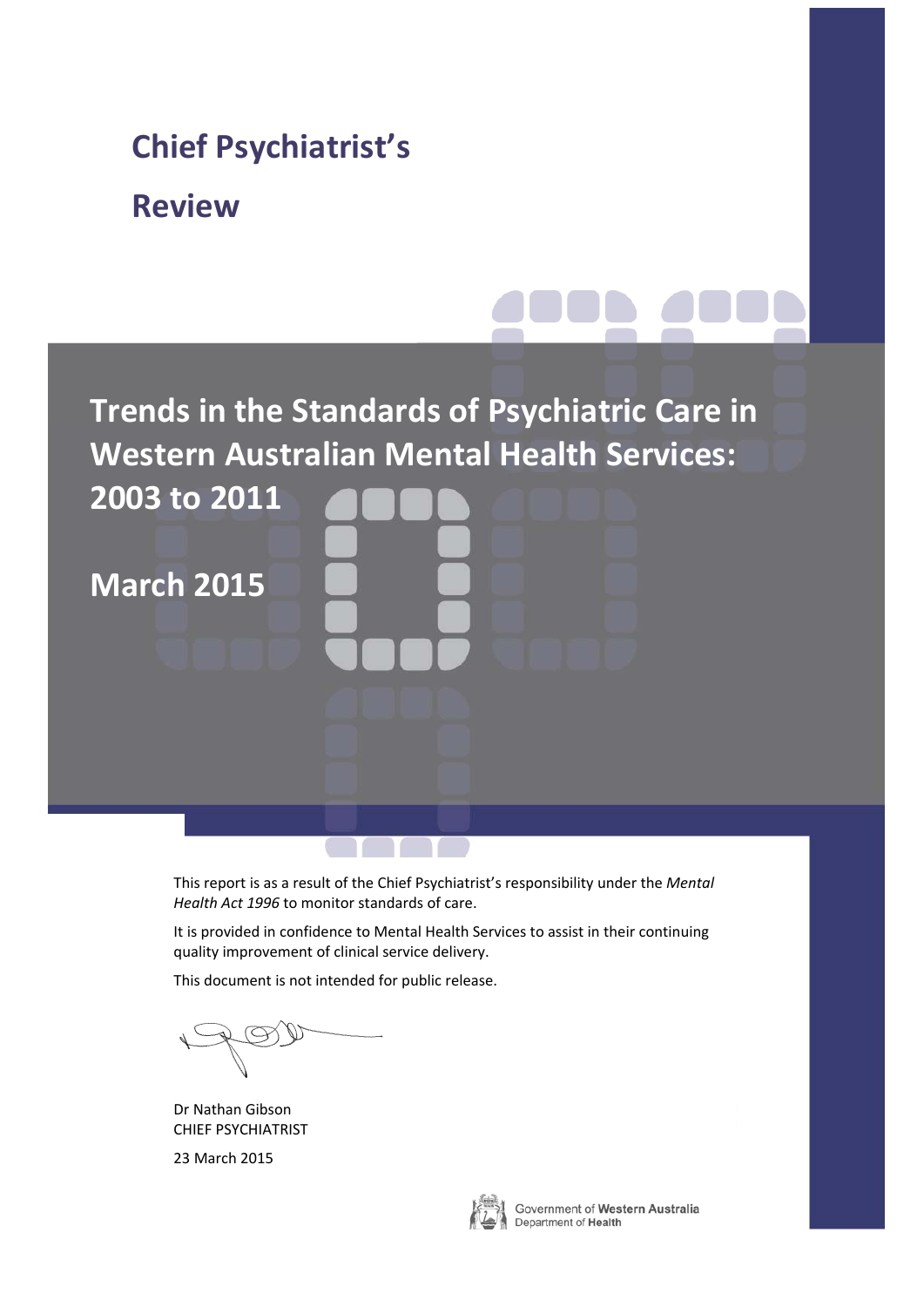# **Table of Contents**

| List of Figures                       | $\mathbf{3}$   |
|---------------------------------------|----------------|
| List of Tables                        | $\overline{4}$ |
| <b>Executive Summary</b>              | 5              |
| Introduction                          | $6\,$          |
| Methodology                           | $\overline{7}$ |
| Results                               |                |
| Individual Management Plans           | $\,8\,$        |
| <b>Consumer and Carer Involvement</b> | 19             |
| Health of the Nation Outcome Scale    | 22             |
| <b>Risk Assessment</b>                | 25             |
| Psychiatric Assessment                | 27             |
| Discharge Planning                    | 30             |
| Patient Follow-Up                     | 34             |
| <b>Overall Results</b>                | 36             |
| Summary                               | 36             |
| Conclusions                           | 37             |
| References                            | 39             |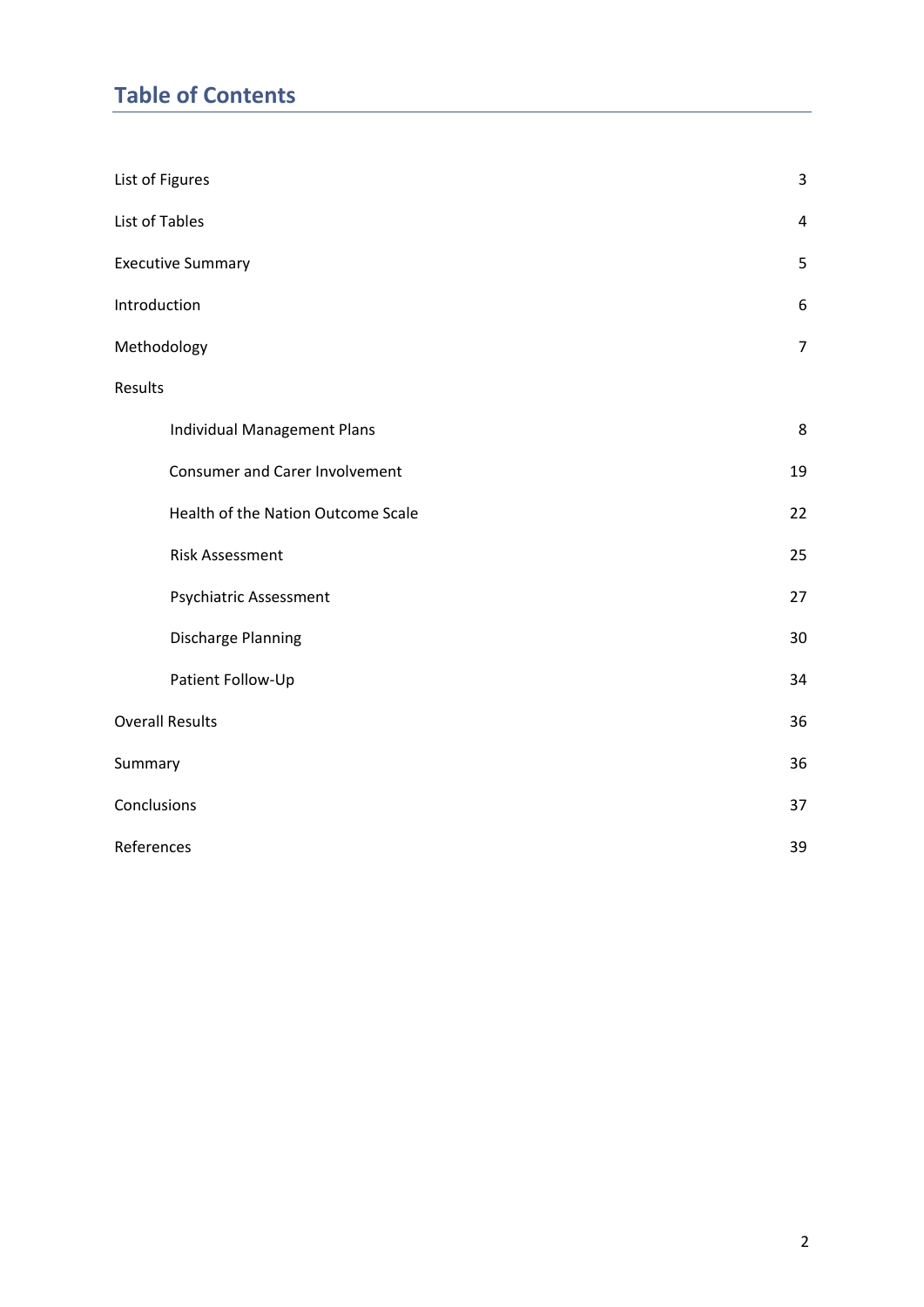# **List of Figures**

- Figure 1.1 Current Individual Management Plan
- Figure 1.1.1 Individual Management Plans Clearly Documented
- Figure 1.1.2 Standardised Pro forma for Individual Management Plans
- Figure 1.1.3 Individual Management Plan is Readily Accessible
- Figure 1.2 Six Monthy Review of Individual Management Plans
- Figure 1.3 Individual Management Plan Addresses Current Situation, Goals and Strategies
- Figure 1.4 Individual Management Plan Addresses Collaborative Service Arrangements
- Figure 1.5 Individual Management Plan Addresses Social Skills and Networks
- Figure 1.6 Individual Management Plan Addresses Work Opportunities
- Figure 1.7 Individual Management Plan Addresses Accomodation Needs
- Figure 1.8.1 Individual Management Plan Addresses Medication and Psychological Treatments
- Figure 1.8.2 Individual Management Plan Reviews Treatment Effectiveness
- Figure 1.9 Individual Management Plan Addresses Education About the Illness and Medication
- Figure 2.1 Individual Management Plan Developed with Consumer
- Figure 2.2 Individual Management Plan Addresses Carers and Significant Others
- Figure 3.1 Intake Assessment Includes Completed HoNOS
- Figure 3.2 Individual Management Plan Goals and Strategies reflect findings of HoNOS
- Figure 3.3 HoNOS Collections Updated 3- Monthly
- Figure 4.1 Risk Assessment Completed on Admission
- Figure 5.1 Initial Psychiatric Assessment Completed
- Figure 5.2 Comprehensive Psychiatric Assessment Completed
- Figure 6.1 Discharge Planning Commenced on Inpatient Admission
- Figure 6.2 Clinical Review and Consultation with Consumer
- Figure 6.3 Discharge Formalised in Writing
- Figure 6.4 Provision of Emergency Numbers and Service Contacts
- Figure 7.1 Timely Patient Follow‐up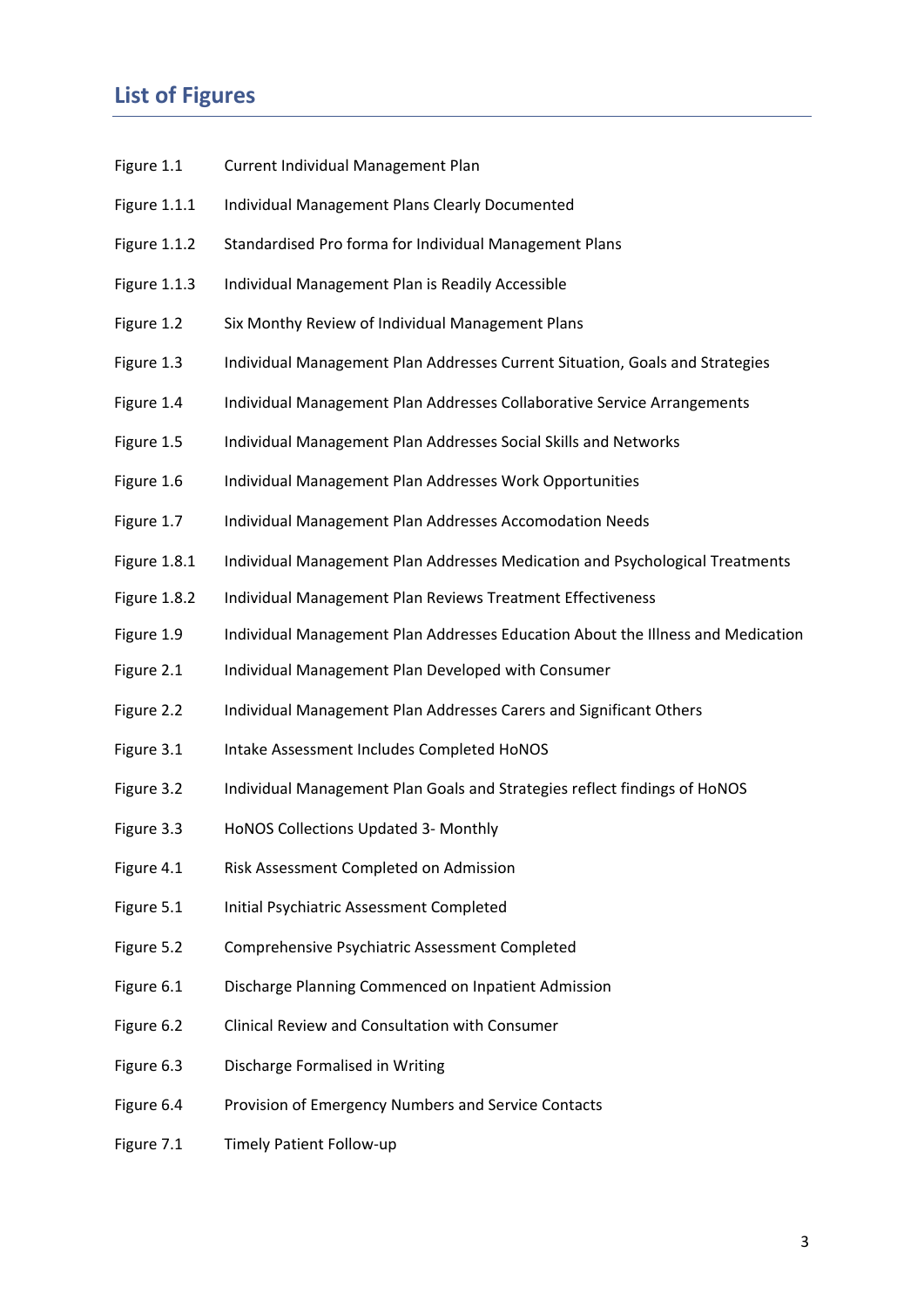# **List of Tables**

- Table 5.1 Information Required in the Psychiatric Assessment
- Table 8.1 Summary Results: Percentage of items achieving the 70% Benchmark for each Mental Health Service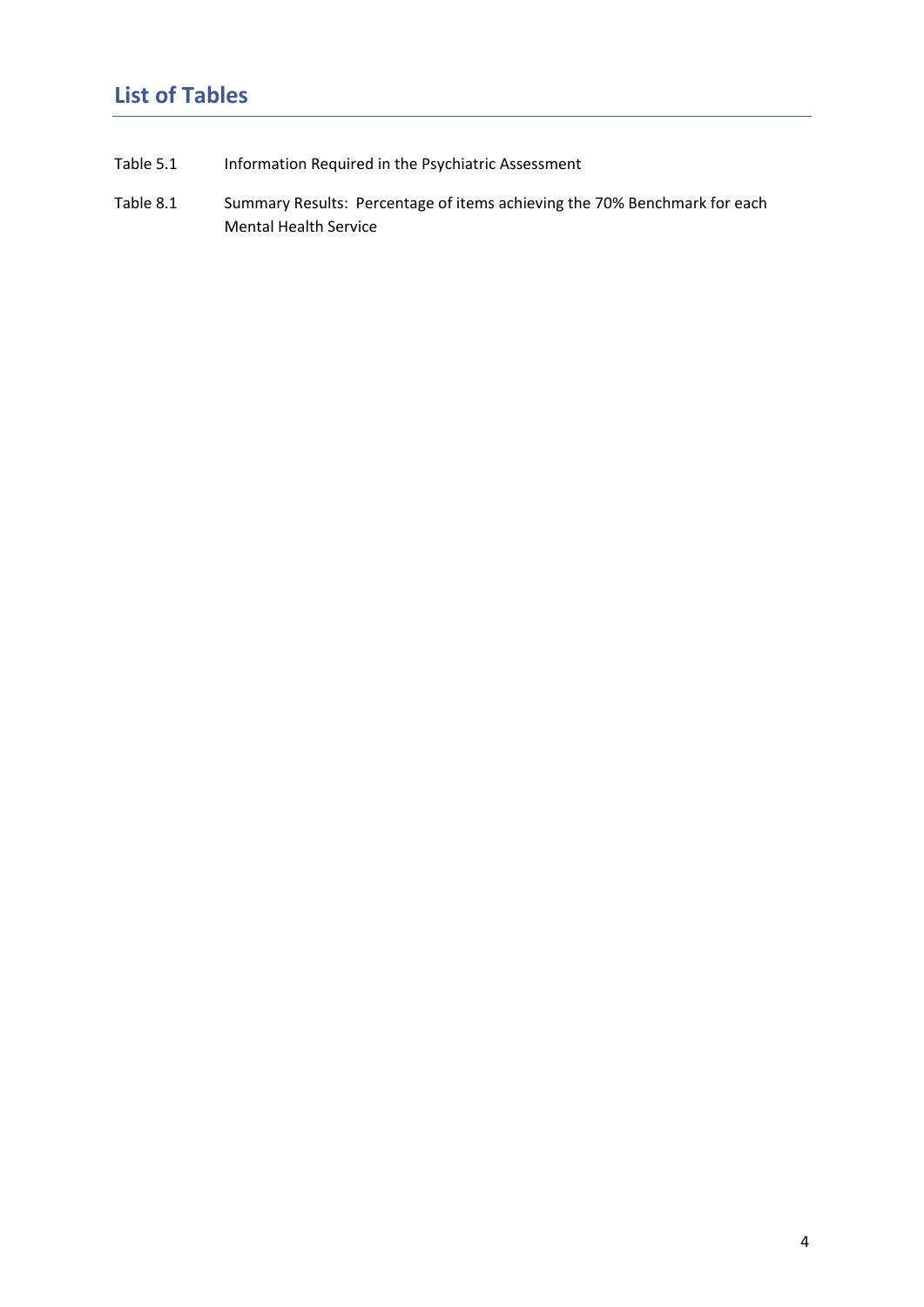## **Executive Summary**

The Mental Health Act 1996<sup>1</sup> (MHA 1996), stipulates that the medical care and welfare and the standards of psychiatric care of all involuntary patients across Western Australia (WA) are the responsibility of the Chief Psychiatrist. The Chief Psychiatrist's role has been expanded in the Mental Health Act 2014<sup>2</sup> (MHA 1996) to include oversight of the care and treatment of voluntary patients and referred persons. The Chief Psychiatrist's mandatory reporting responsibilities will also increase markedly under the MHA 2014 and when combined with monitoring the standards of psychiatric care will result in more routine and rigorous evaluation of mental health services (MHS).

In 2011, three reviews of the care of Western Australian mental health patients were conducted, two by the Chief Psychiatrist and the Stokes review<sup>3</sup>. These reviews highlighted a number of gaps in the standard of psychiatric care provided by WA MHS. Improving the standard of psychiatric care across all WA MHS and addressing the recommendations set out in the three reviews and the national standards set by the Australian Commission on Safety and Quality in Health Care,<sup>4</sup> is a priority.

The aim of this report is to provide MHS with evidence of how well they have met the recommended standards for psychiatric care between 2003 and 2011. This report uses the data collected during the Chief Psychiatrist's Clinical Governance reviews conducted between 2003 and 2009 and data from the 2011 Chief Psychiatrist's Thematic Review of MHS (risk assessment, Individual Management Plans, Health of the Nation Outcome Measures (HoNOS), use of the MHA 1996, psychiatric assessment and discharge planning processes in WA MHS) to examine performance with five aspects of clinical care; completion of individual management plans (IMP), Health of the Nation Outcome Scales, risk assessment and management, psychiatric assessment and discharge planning, are examined. It is acknowledged that there are some limitations with these data as they do not cover all MHS and some of the early Clinical Governance reviews did not collect data on each of the outcomes. These limitations are over-ridden by the value in having an historical perspective both to encourage and leverage MHS engagement and to provide a benchmark from which to progress.

Overall, there were marked improvements in the standards of psychiatric care provided to mental health patients in the 2011 Thematic review, compared with the early Clinical Governance reviews. For example, of the five MHS with Clinical Governance and Thematic review data, 80% showed improvement in the provision of written discharge summaries to patients. However, fewer than half of MHS achieved the 70% benchmark set by the Chief Psychiatrist for each of the items reviewed, even for completion of key documents such as IMPs, psychiatric and risk assessments, and discharge plans. Consistent application of the State‐wide Standardised Clinical Documentation will assist mental health staff to adhere to national standards and to meet the Stokes recommendations.

Chief Psychiatrist's reviews are always accompanied by recommendations to assist MHS identify areas requiring development. Recommendations have not been included in this report since recent reviews, such as the Stokes mental health review, have captured the issues identified in this report. It is recommended that services consider their local results in light of the Stokes recommendations.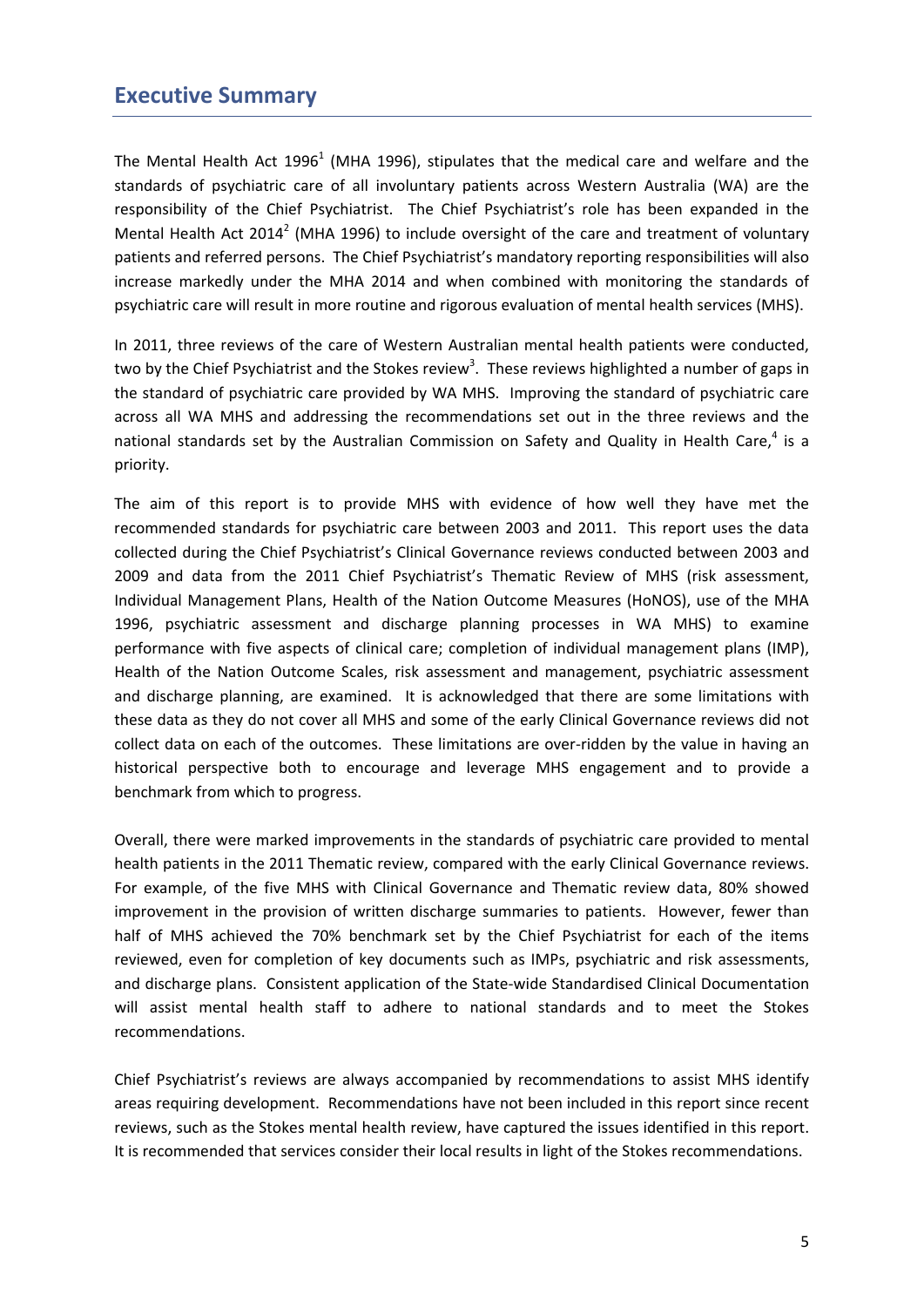Public sector MHS are experiencing significant duress in the context of resource re-allocation. While there has been some improvement in documented standards of care through the care planning process, there is a signficant risk that benchmarks relating to care planning may deteriorate without appropriate resources to engage in this best practice.

# **Introduction**

The Chief Psychiatrist has responsibility under the Mental Health Act 1996 $^1$  for the medical care and welfare of all involuntary patients and for monitoring standards of psychiatric care across Western Australia. In order to discharge these statutory responsibilities, the Office of the Chief Psychiatrist (OCP) has conducted Clinical Governance, targeted and thematic reviews of mental health services since 2003.

The Mental Health Act (MHA)  $2014^2$  expands the role of the Chief Psychiatrist to include oversight of the care and treatment of voluntary patients and referred persons. The new MHA mandates increased monitoring responsibilities for the Chief Psychiatrist, which was passed in November 2014 and will come into effect late 2015 or early 2016. This expanded role includes increased requirements for reporting to the Minister for Mental Health in an annual report, which must include details of the mandatory reporting functions of the Chief Psychiatrist. In addition to these statutory requirements, the Chief Psychiatrist is required to report to the Mental Health Commission and the Department of Health on the quality and safety of mental health service provision across Western Australia.

The increased reporting requirements of the Chief Psychiatrist will in turn have implications for the monitoring and reporting workload of staff in MHS across Western Australia.

This report uses data collected during the Clinical Governance reviews conducted between 2003 and 2009 and data from the 2011 Thematic review. A total of 19 Clinical Governance reviews were completed between 2003 and 209, with 500 recommendations generated. The 2011 Thematic review commenced in October 2010 and covered compliance with six aspects of clinical care of which five will be examined in this report; completion of individual management plans (IMP), Health of the Nation Outcome Scales (HoNOS), risk assessment and management, psychiatric assessment and discharge planning. The sixth area of clinical care, 'use of the MHA 1996', will not be examined. These data provide important historical information for services to use as a baseline reference point. It is acknowledged that these data do not cover all MHS and that some of the early Clinical Governance reviews did not collect data on each of the outcomes. However, these limitations are over-ridden by the value in having an historical perspective both to encourage and leverage MHS engagement and to provide a benchmark from which to progress.

The aim of this review is to provide mental health services with an overview of performance over a nine-year period, against the standards of psychiatric care set out in the Stokes Review<sup>3</sup> and the national standards set by the Australian Commission on Safety and Quality in Health Care.<sup>4</sup> Recommendations were provided in the original reports relating to the Clinical Governance and 2011 Thematic reviews and are not repeated here. This report provides a baseline to assist in identifying areas requiring targeted interventions and from which to measure changes in compliance with expected standards of psychiatric care.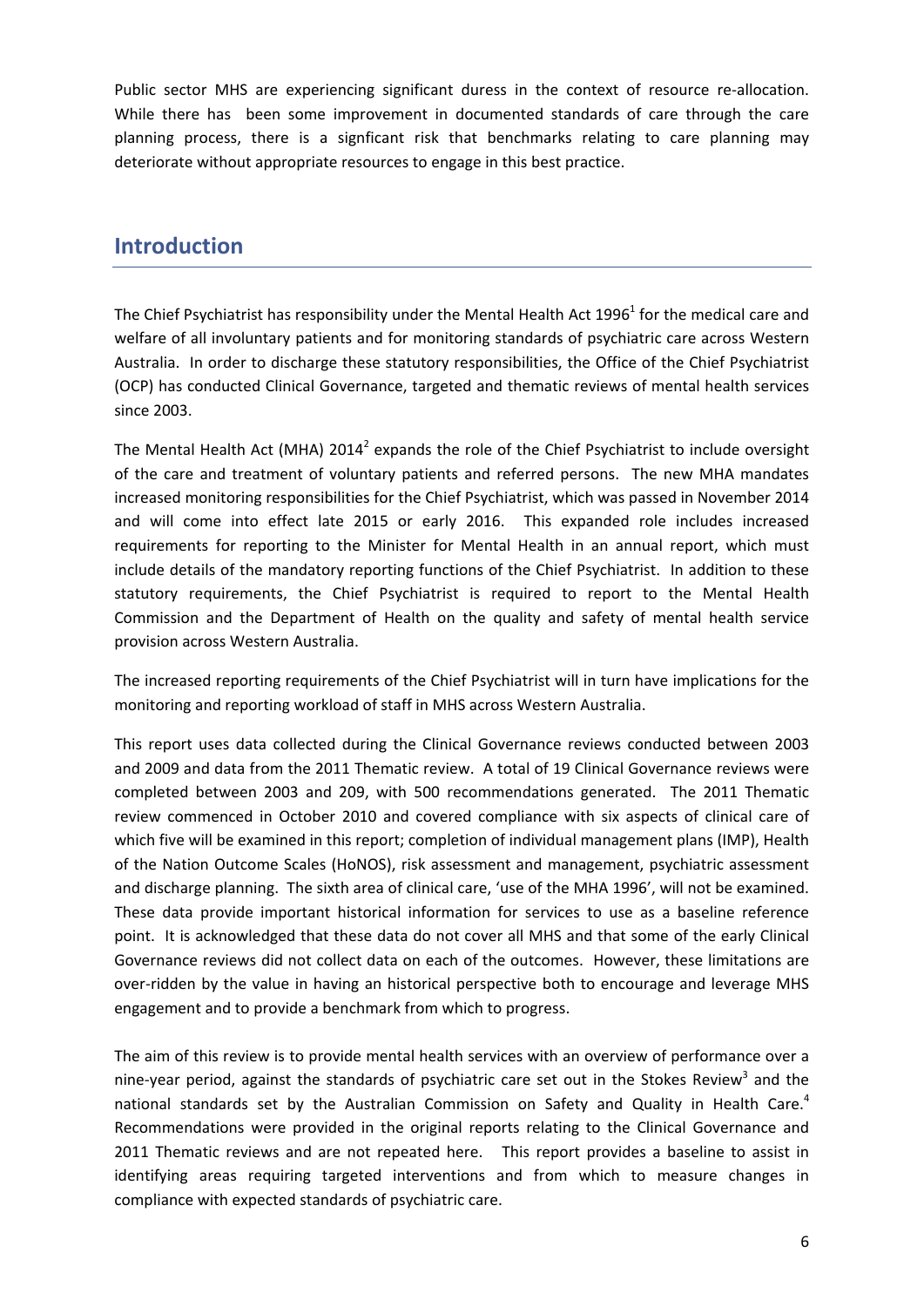#### *Data used in this Report*

The data for this report were generated through a series of Clinical Governance reviews conducted between 2003 and 2008 and through a Thematic Review of the standards of clinical care provided by Western Australian (WA) MHS in 2011. The state-wide results for the 2011 Thematic Review of MHS (risk Assessment, IMPs, HoNOS, use of the MHA 1996, psychiatric assessment and discharge planning processes in WA Public MHS) were published in December 2011 and the report includes a full description of the review methodology and limitations of the study.<sup>5</sup>

The report published by the Chief Psychiatrist for the 2011 Thematic review described the overall results for WA and did not present data for individual MHS. In this report the findings from the Clinical Governance reviews conducted between 2003 and 2008 and the Thematic review published in 2012<sup>5</sup> are presented individually for 13 MHS. It should be noted that not all items were examined in the Clinical Governance reviews 2003‐2008 for each MHS and in these cases, the denominator used for the percentages is the number of MHS with the item reviewed.

The data in this report are presented for 13 individual MHS, five from North Metro Health Service, three from South Metro Health Service, four from WA Country Health Services and one private hospital. For this report, a random number from 1‐13 was given to each MHS. Each Area Health Service Director will receive the numbers and corresponding names of the services within their region and release of the identifying information is at their discretion.

#### *Benchmark*

The Chief Psychiatrist aspires to have all MHS achieve 100% compliance with the recommendations and standards outlined in the Stokes Review<sup>3</sup>and the National Standards for MHS.<sup>4</sup> However, it is recognized that quality improvement requires time and will require changes in the culture, knowledge, and expectations of staff within MHS. To this end, a benchmark of 70% has been selected as the target to be achieved for monitoring standards of psychiatric care. The results of the Clinical Governance and 2011 Thematic reviews will be assessed using the 70% target as the benchmark and the number of MHS achieving the national standards for between 50% to <70% of the patients is also reported.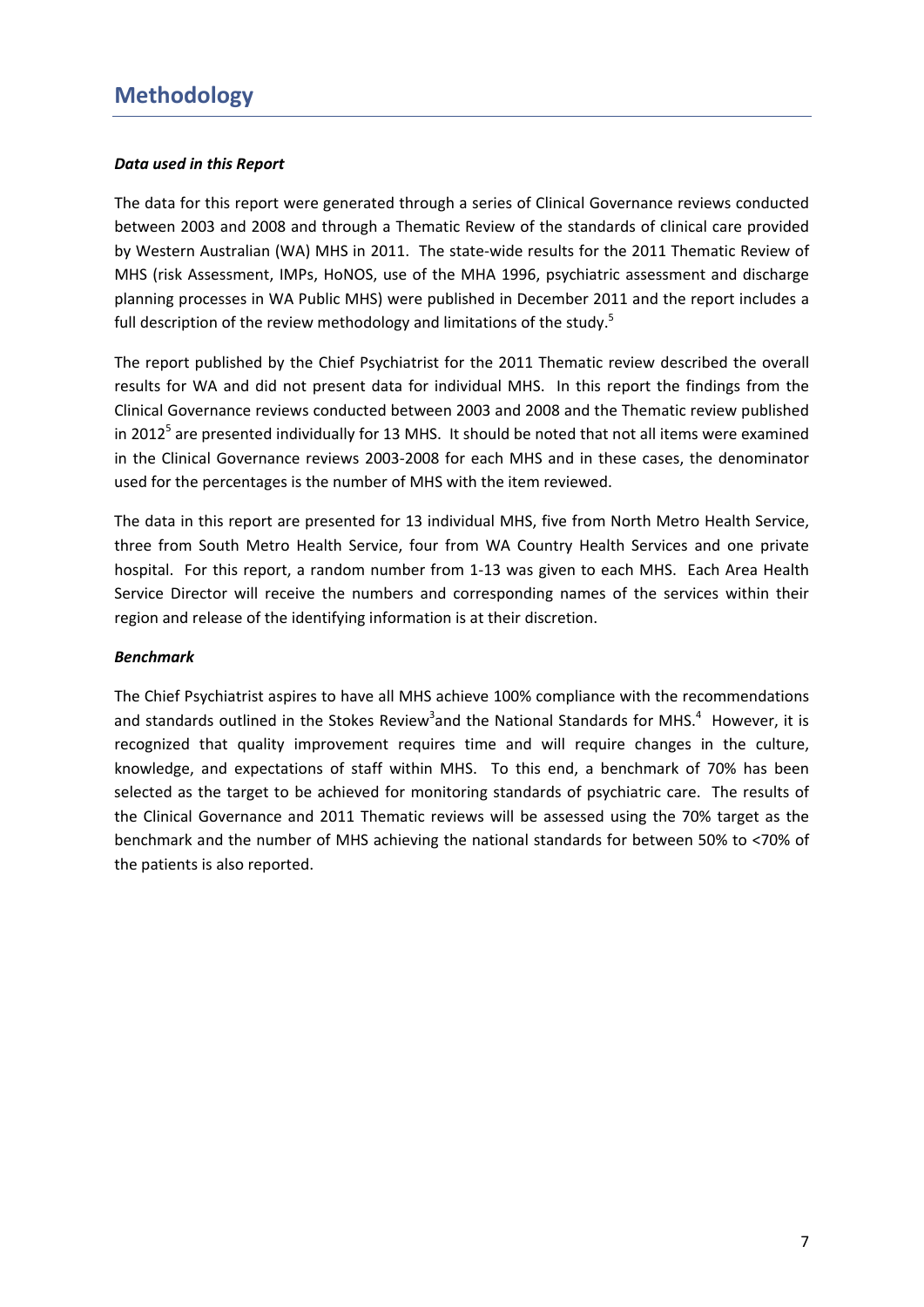#### **1. Individual Management (Care) Plans**

#### **Stokes Recommendations**

2.2 Every patient must have a care plan and be given a copy of it. Prior to discharge, the care plan must be discussed in a way that the patient understands and be signed off by the patient. With the discharge plan, the carer is also involved, as appropriate.

#### **National Standards for Mental Health Services**

10.4 Consumers receive a comprehensive, timely and accurate assessment and a regular review of progress is provided to the consumer and carer(s).

Individual Management Plans (IMP) are used to enhance the continuity of care for people with mental illness ensuring that the patient receives timely and effective services.<sup>6</sup> The IMP should identify the strengths, needs, and goals of the patient and clearly identify the aims, stategies and services to assist them to achieve their goals, and individuals responsible for actions. The IMP is a tool that enables service providers to monitor the patient's progress towards achieving their goals. The Stokes Review recommends that every patient must have a care plan, which is signed off by the patient.<sup>3</sup> However, this report was unable to examine whether the patient had signed the care plan as the Clinical Governance and Thematic reviews did not capture this information.

#### **1.1.Current Individual Management Plan**





### *Review Findings:*

IMPs are required for all patients, however none of the services had a current IMP for all patients reviewed. In the Clinical Governance reviews, only one MHS (8%) (service 3) had a current IMP for 70% or more of patients and just over one‐third (38%) had a current IMP for 50%‐<70% of patients. The percentage of patients with an IMP increased to 46% in the 2011 Thematic Review (services 2, 3, 9‐12) and two MHS (15%) had an IMP for 50%‐<70% of patients (Figure 1.1). However, in six (46%) of MHS (services 1,5‐8,13) the proportion of patients with a current IMP was lower in the 2011 Thematic review than in the earlier Clinical Governance review.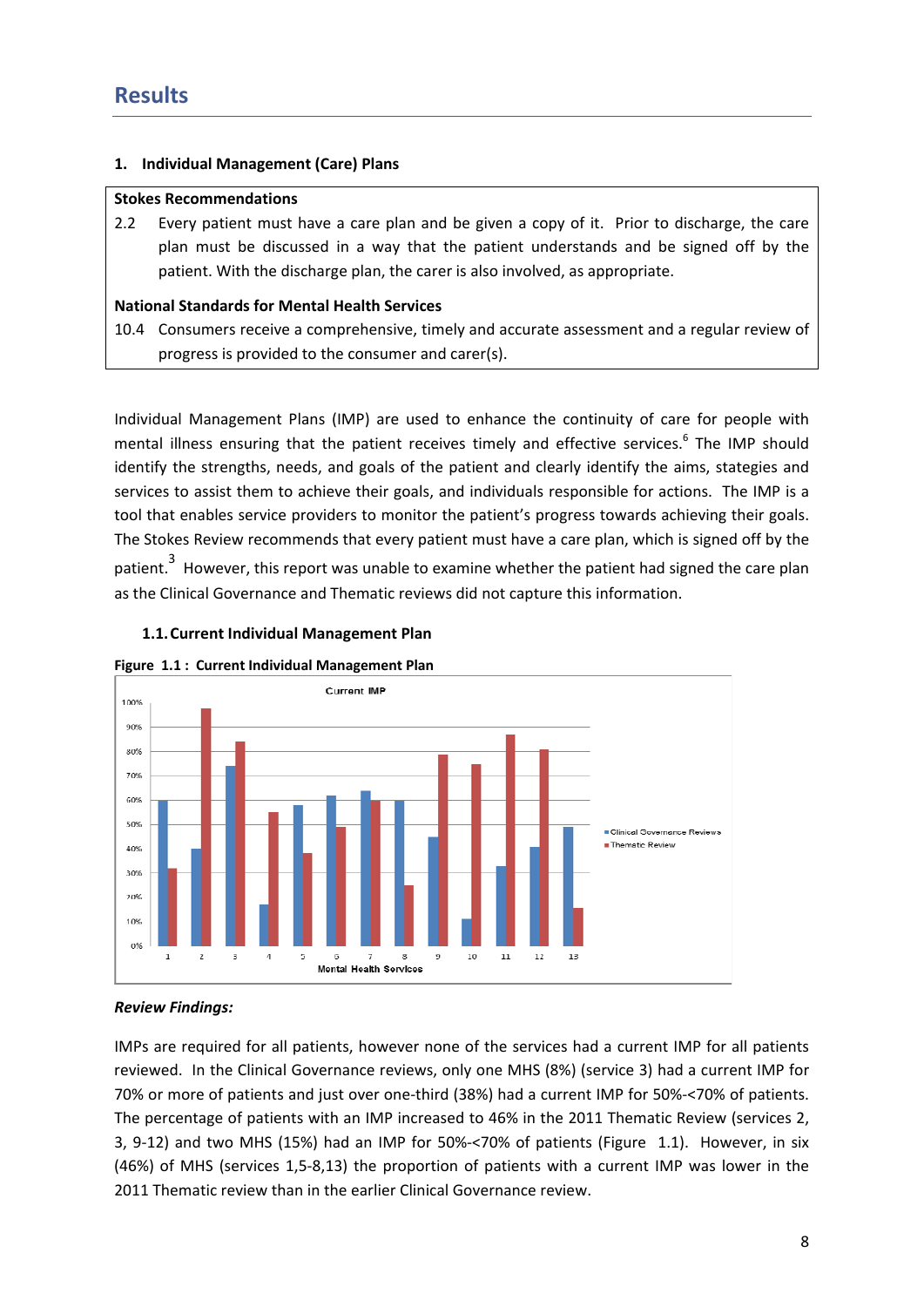#### **1.1.1. Clear Documentation**

The Clinical Reviewers examined if the IMP was clearly documented, in particular that the plan was easy to find in the patient's medical record and written in a way that the information was understood by the Reviewer.





#### *Review Findings:*

There was marked improvement in the clarity of documentation of the IMP. In the Clinical Governance reviews, none of the MHS reviewed achieved the 70% benchmark compared with 46% of MHS in the 2011 Thematic review (services 2‐4,9,11,12) (Figure 1.1.1). Of the seven MHS that had this item assessed for both the Clinical Governance and Thematic review, 71% showed improvement in the clarity of documentation over time.

#### **1.1.2. Standardised Proforma**

#### *Review Findings:*

In the Clinical Governance reviews, none of the six MHS (46%) who had used a standardised proforma for the IMP, had achieved the 70% benchmark, and two (33%) services (services 8,9) used an IMP proforma for 50%‐<70% of the IMPs reviewed (Figure 1.1.2).

In the 2011 Thematic review, 12 out of the 13 MHS (92%) reviewed had used a standardised IMP proforma, with six MHS (46%) (services 2,3,9‐12) achieving the benchmark of 70% or greater and three (23%) MHS (services 4,6,7) using the proforma for 50%‐<70% of the patients reviewed.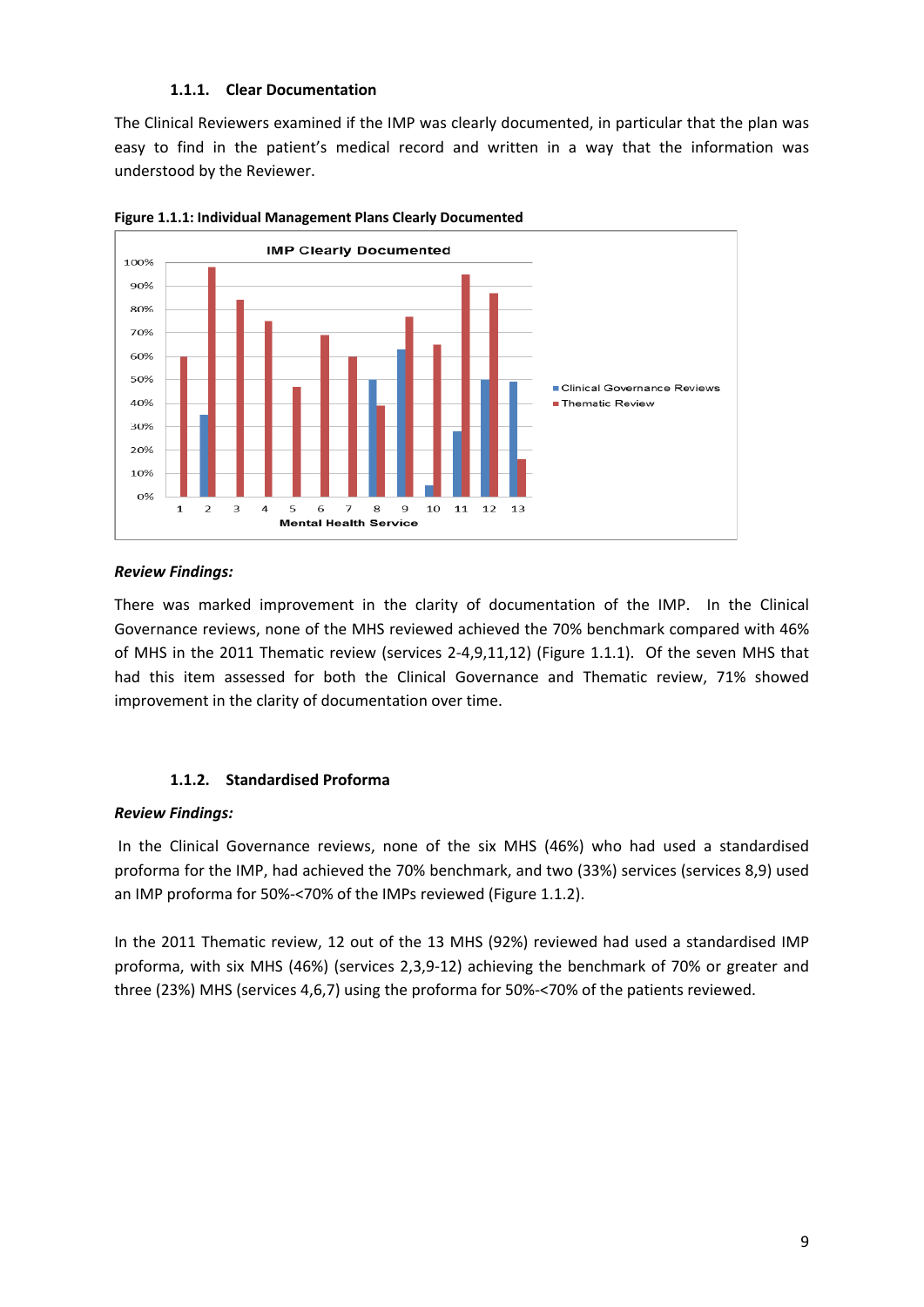

**Figure 1.1.2: Standardised Proforma for Individual Management Plans**

**1.1.3. Accessibility**





#### *Review Findings:*

In the Clinical Governance reviews, none of the 7 MHS reached the 70% benchmark in relation to accessibility of the IMP and 4 MHS had a readily accessible IMP for between 50%‐<70% of patients (Figure 1.1.3). A marked improvement was seen in the 2011 Thematic review with just over half (54%) of MHS (services 2,3,4,9‐12) achieving the benchmark and four MHS (31%) (services 1,5,6,7) had the IMP readily accessible in 50% ‐ <70% of patients' medical records.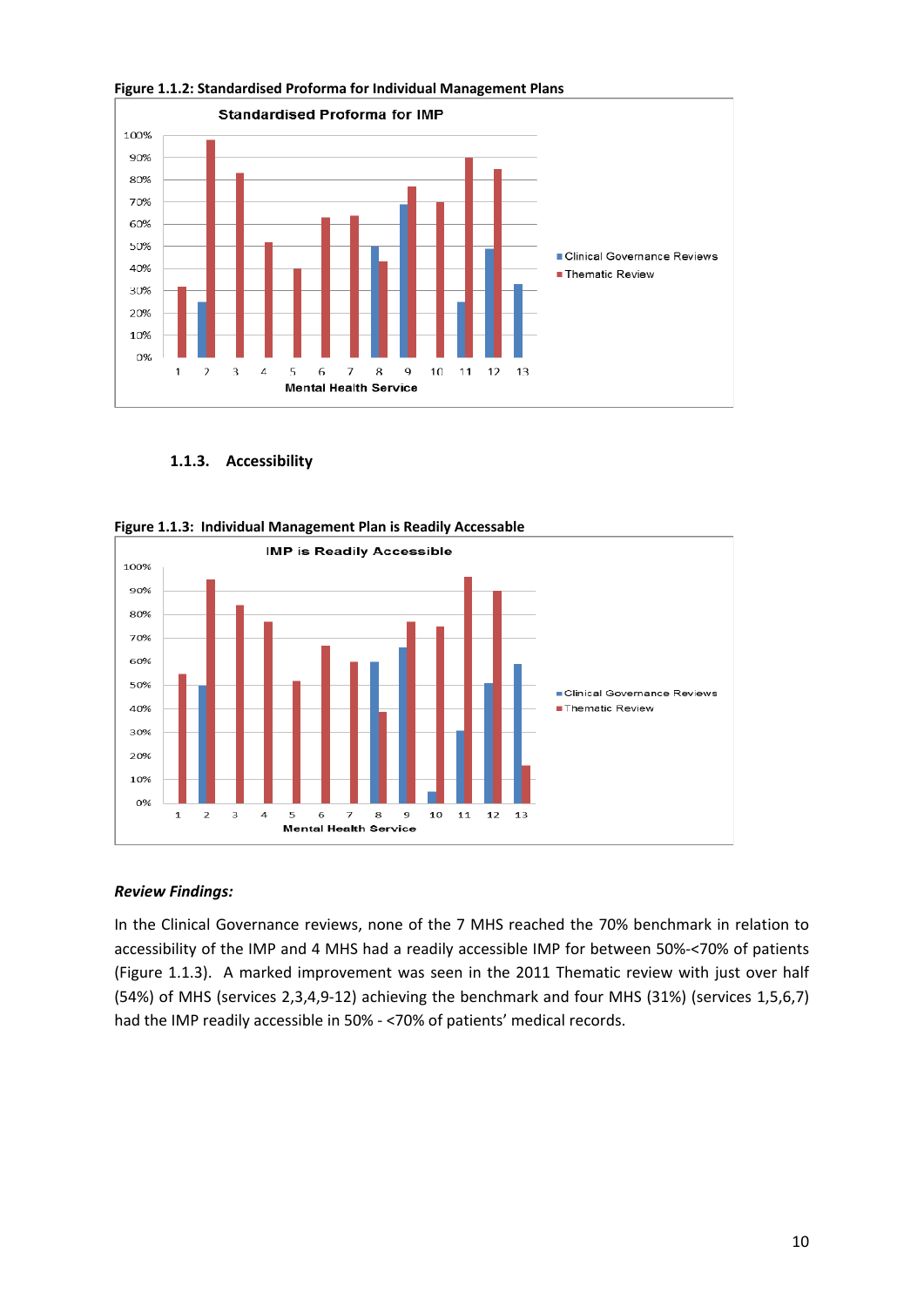#### **1.2.Six‐Monthly IMP Review**

#### **Stokes Recommendations**

7.11.3a There is a current individual multidisciplinary treatment, care and recovery plan, which is developed in consultation with, and regularly reviewed with, the patient and, with the patient's informed consent, their carer(s).

#### **National Standards for Mental Health Services**

10.4.6 The MHS conducts assessment and review of the consumer's treatment, care, and recovery plan, whether involuntary or voluntary, at least every three months. Evidence of regular assessment and review should be recorded in the consumer's individual health record.

The IMP is not a static document, requiring updating in response to regular patient reviews and the findings of ongoing ad hoc reviews of the patient's progress. The Stokes Review recommends that IMPs are reviewed regularly but does not stipulate how frequenty the review should be conducted.<sup>3</sup> In contrast, the National Standards for MHS stipuate that a review of the patient's care and recovery plan should occur at least every three months and that this information should be documented in the patient's health/medical record. However, previous clinical reviewers examined six months for reviews as the standard. Irrespective of the frequency of the review period, regular review of the IMP is accepted best practice.<sup>3, 4, 7</sup>



**Figure 1.2: Six Monthy Review of Individual Management Plans**

*\*Review conducted at least six‐monthly, revised as necessary and outcome recorded*

#### *Review Findings:*

The Clinical Governance and Thematic reviews examined patient's medical records for evidence of at least a six‐monthly review of the IMP. None of the MHS achieved the 70% benchmark for a six‐ monthly IMP review (Figure 1.2). In the Clinical Governance reviews, six-monthly IMP reviews were evident in 50%‐<70% of the records at three MHS (23%) (services 1,3,8) and at four MHS (31%) (services 2,3,6,9) in the 2011 Thematic review. These findings indicate that none of the MHS would have achieved the National Standards for MHS requirement of three‐monthly reviews.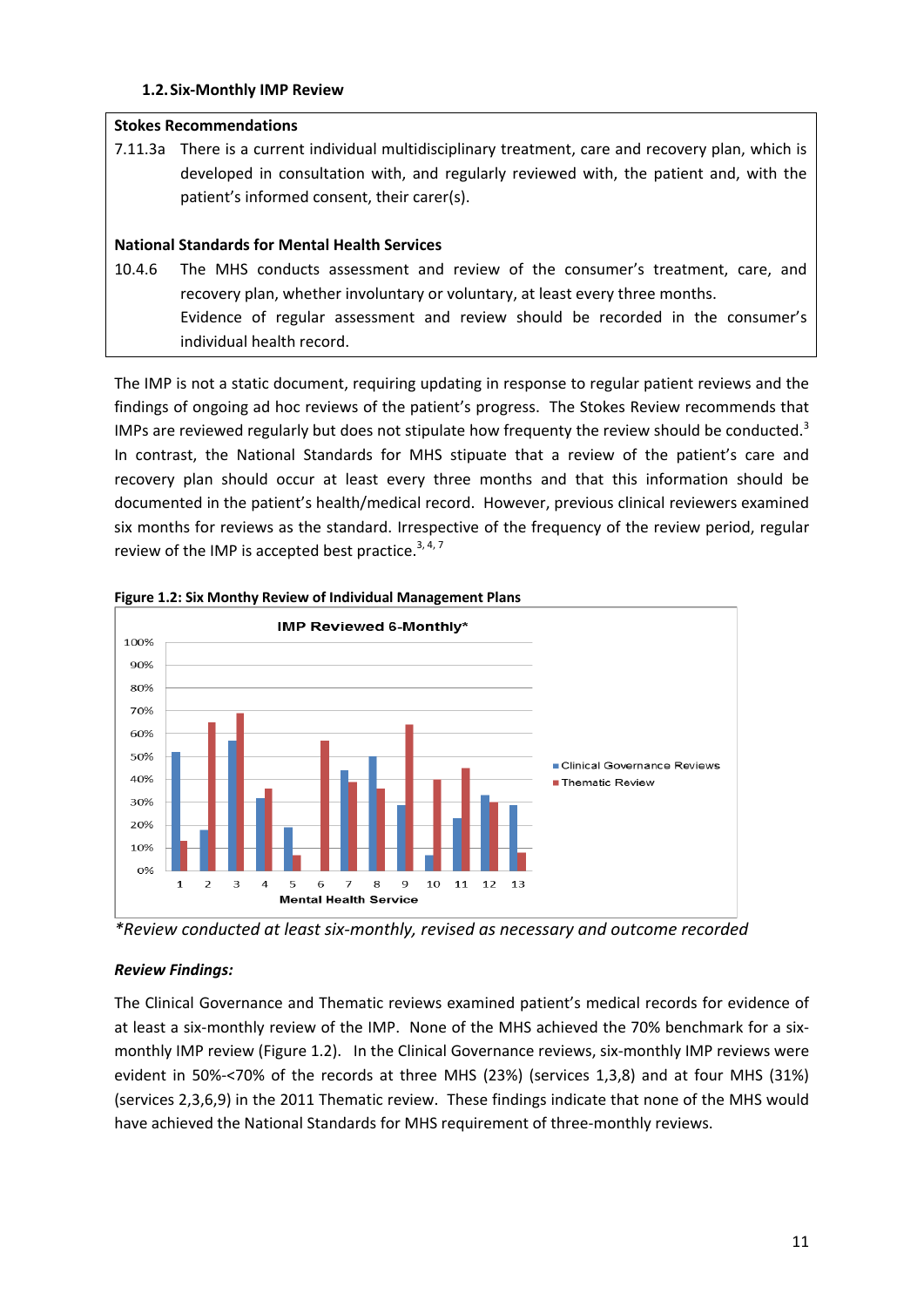#### **1.3.IMP Encompasses Current Situation, Goals and Strategies**



**Figure 1.3: Individual Management Plan Adresses Current Situation, Goals and Strategies**

#### *Review Findings:*

The medical records were reviewed for evidence that the patient's situation, their goals, and the strategies to achieve their goals reflected their current situation as documented in their IMP. Overall, these were not addressed well within the IMP (Figure 1.3). None of the MHS in the early Clinical Governance reviews addressed these issues in 50% of the IMPs of the patient's reviewed. There was some improvement in the 2011 Thematic review. One MHS (service 9) achieved the 70% benchmark and with four MHS (31%) (services 3,6,10,12) adequately addressing this information in 50% ‐ <70% of IMPs.

#### **1.4.***Collaborative Service Arrangements*

#### **National Standards for Mental Health Services**

- 10.5.12 The Mental Health Service facilitates access to an appropriate range of agencies, programs, and/or interventions to meet the consumer's needs for leisure, relationships, recreation, education, training, work, accommodation and employment in settings appropriate to the individual consumer.
- 10.5.13 The Mental Health Service supports and/or provides information regarding self‐care programs that can enable the consumer to develop or re‐develop the competence to meet their everyday living needs.
- 10.5.16 The Mental Health Service endeavours to provide access to a range of accommodation and support options that meet the needs of the consumer and gives the consumer the opportunity to choose between these options.

A range of services are often required in order to provide the patient with the necessary interventions and supports to help them achieve their goals. Involving service providers in the development of the IMP will promote collaboration between the services ultimately assisting the patient in accessing timely, relevant, and effective services.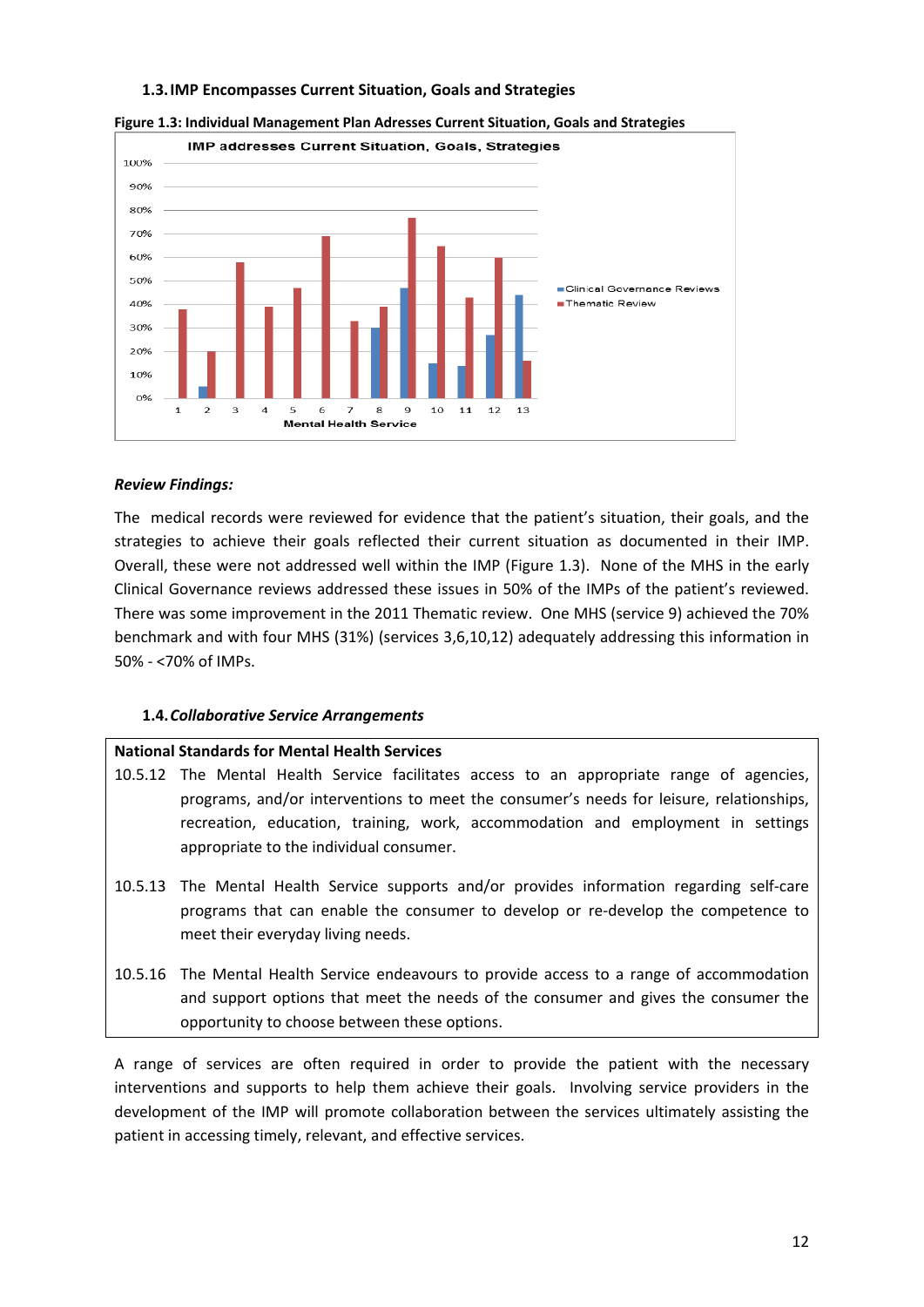

#### **Figure 1.4: Individual Management Plan Adresses Collaborative Service Arrangements**

#### *Review Findings:*

None of the 7 MHS in the Clinical Governance reviews with information on collaborative service arrangements had this information included in more than 40% of the IMPs reviewed (Figure 1.4). There was a marked improvement in the 2011 Thematic review with three MHS (23%) (service 3,6,9) achieving the 70% benchmark for including collaborative service arrangements in the IMP. However, the majority of the MHS (69%) in the 2011 Thematic review had this information in fewer than 40% of the IMPs examined.

#### **1.5.Social Skills and Network**

Individuals with mental illness are at risk of social isolation, often reporting difficulty with making and sustaining relationships and social networks and managing daily living tasks.<sup>8</sup> People with mental health issues often have few close friends and no one to turn to for support within the community. Patients discharged without adequate community support are more likely to relapse and be readmitted to hospital. Community support increases the likelihood of a better quality life, improved functioning, and social connections thereby preventing a cycle of relapse. Indicators of social inclusion or exclusion include the presence or absence of social security, employment, housing, education, community services and participation in the wider social environment.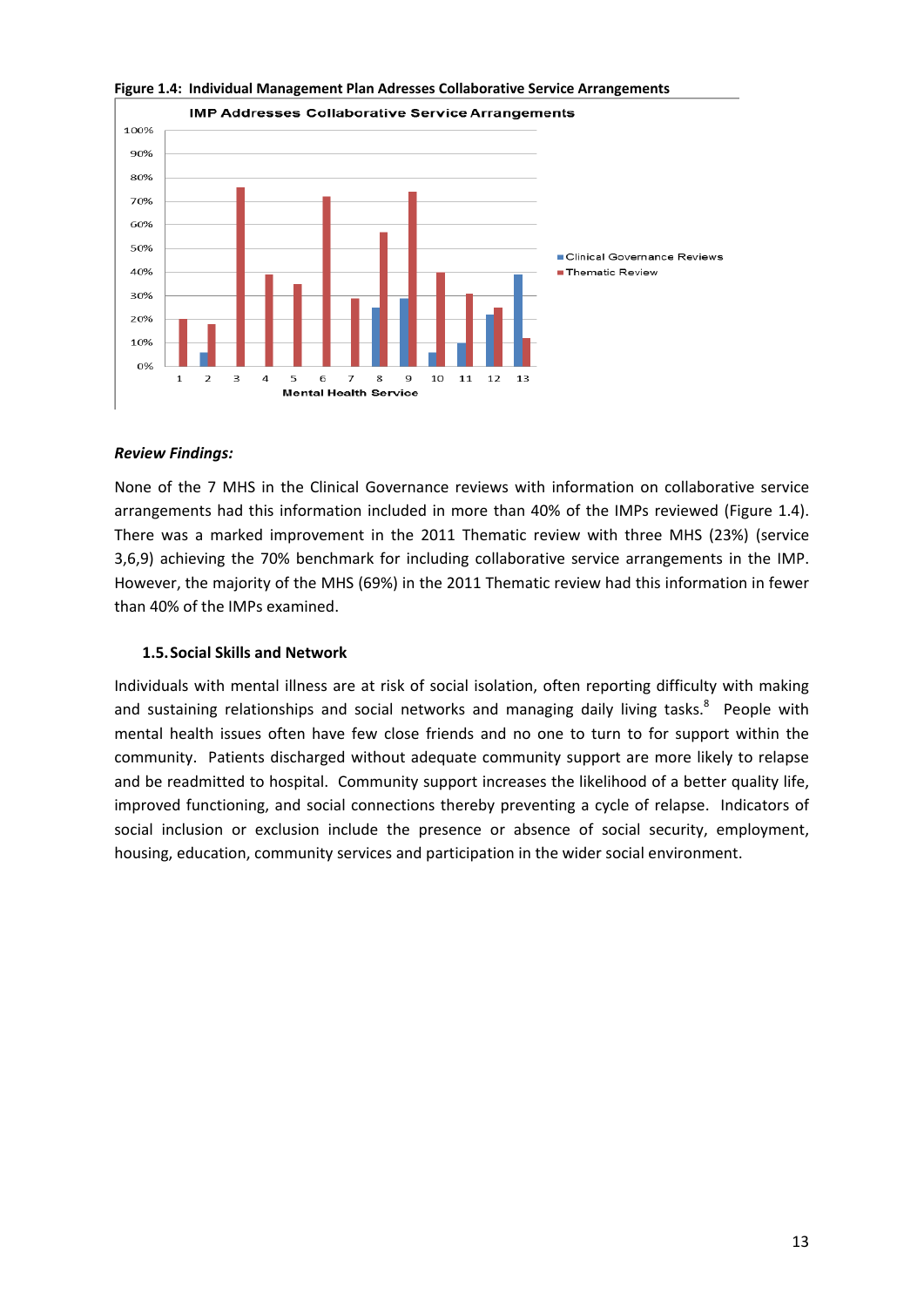

**Figure 1.5: Individual Management Plan Adresses Social Skills And Networks**

#### *Review Findings:*

The proportion of MHS that included information about the patient's social skills and networks in the IMP (Figure 1.5) showed a similar pattern to collaborative service arrangements (Figure 1.5). In the early Clinical Governance reviews just under half (46%) of MHS addressed social skills and patient networks in the IMPs, with none of the MHS having this information in more than 40% of the records reviewed. In the 2011 Thematic review two MHS (15%) (services 3, 6) achieved the 70% benchmark and three MHS (23%) (services 8‐10) had information about these social factors included in the medical records of 50%‐<70% of the IMPs reviewed.

#### **1.6.Work Opportunities**

Employment is considered to be a basic human right and unemployment is a key indicator of social exclusion.<sup>8</sup> Employment promotes positive mental health, higher functioning, and improved social skills.<sup>9</sup> However, employment rates and the salaries of psychiatric patients are considerably lower than the general population, which in turn leads to economic disadvantage thereby limiting participation in community leisure activities.<sup>8</sup> Participation in community activities that interest the patient helps to maintain a sense of purpose and enjoyment to life. $^{9}$ 

#### *Review Findings:*

Information about work opportunities was not well documented in patient IMPs in either the early Clinical Governance review or the 2011 Thematic review (Figure 1.6). None of the MHS in either review achieved the benchmark of 70% and in the 2011 Thematic review only two MHS (services 8, 9) had this information documented in at least half of the IMPs reviewed.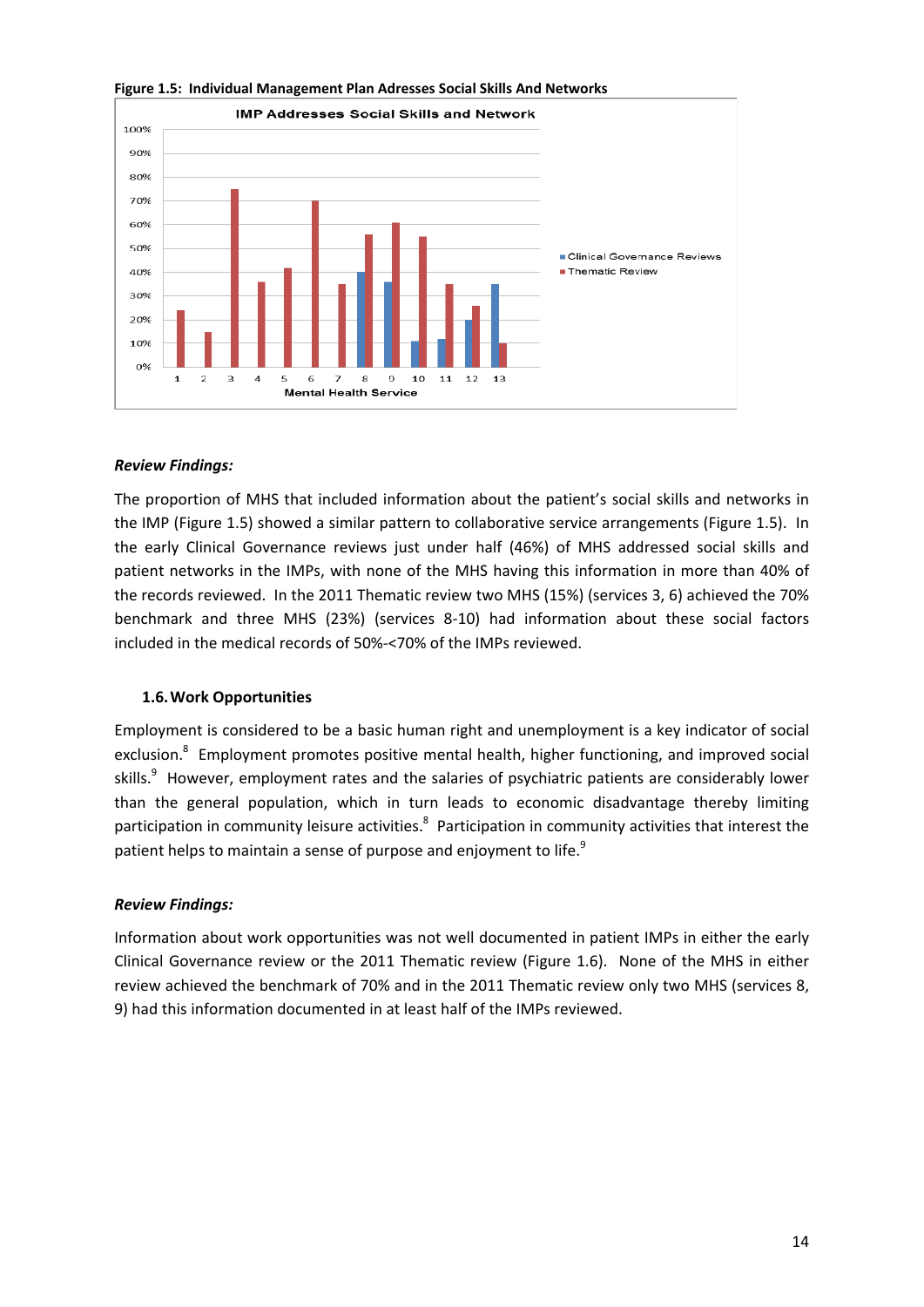

**Figure 1.6: Individual Management Plan Addresses Work Opportunities**

#### **1.7.Accommodation**

Stable and appropriate housing conditions support improved outcomes for people with mental illness.<sup>9</sup> There is some evidence that health professionals have a role to play in assisting mental health patients to gain or retain housing.<sup>8</sup>



**Figure 1.7: Individual Management Plan Addresses Accomodation Needs**

#### *Review Findings:*

Relatively few IMPs in either the Clinical Governance review or the 2011 Thematic review addressed the accommodation needs of the patient (Figure 1.7). In the early Clinical Governance reviews, none of the MHS had this information included in more than one‐third of the IMPs reviewed. In the 2011 Thematic Review, one MHS (service 8) achieved the 70% benchmark with 80% of the patients reviewed having information about accommodation included in their IMP and two MHS (service 3, 9) addressed this in 50%‐<70% of the IMPs reviewed.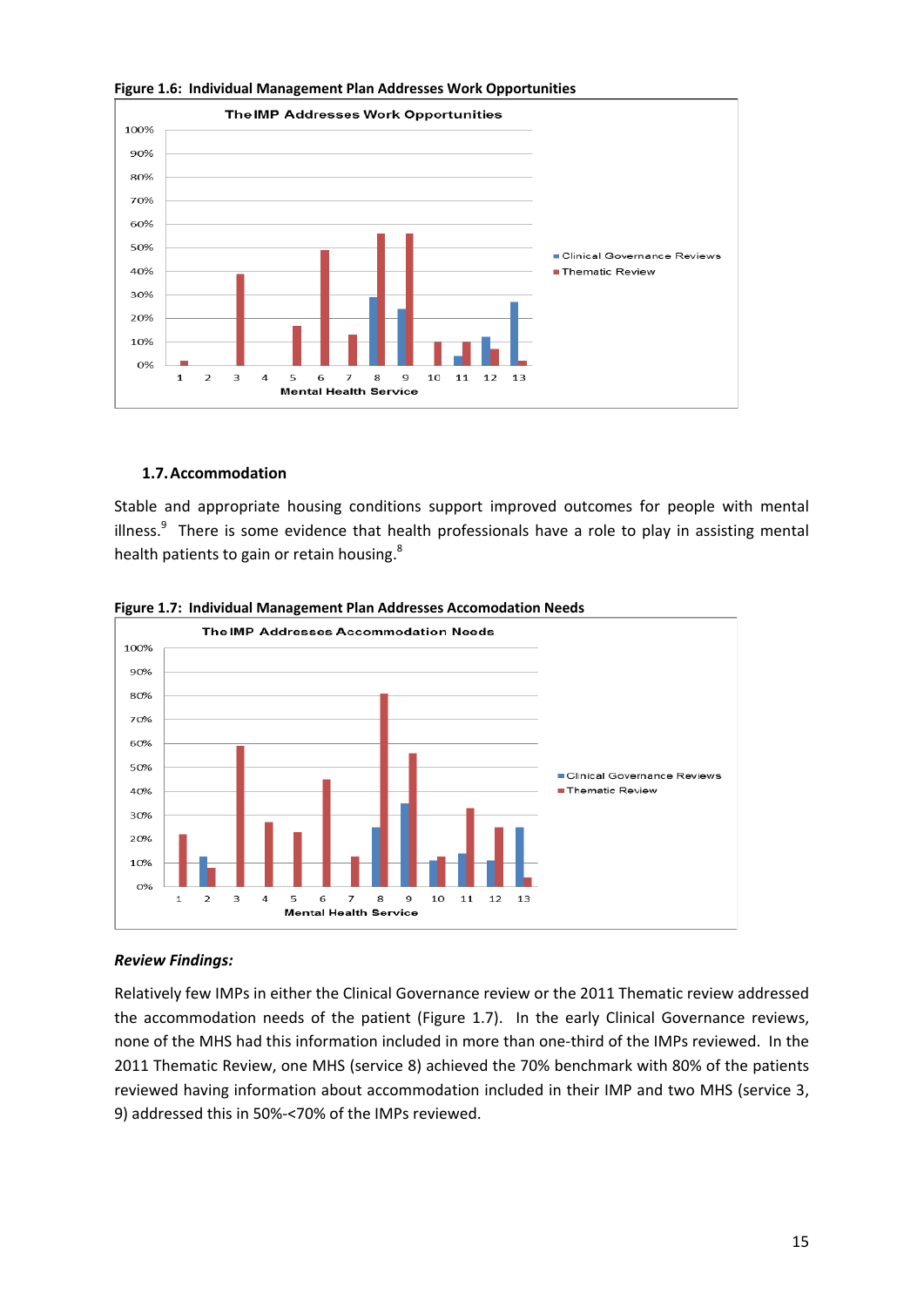#### **Stokes Recommendations:**

2.5 A detailed explanation of the advantages and side effects of psychiatric drugs is given to patients and the need to maintain medication regimes is comprehensively discussed.

#### **National Standards for Mental Health Services**

- 4.14.1 An agreed medication management plan is documented and available in the patient's clinical record.
- 4.15.1 Information on medicines is provided to patients and carers in a format that is understood and meaningful. Patient clinical records that show patient and carer information was provided for any changes to medicines during the episode of care.

Many patients with a mental illness require long‐term medication and treatment so ensuring patients maintain compliance with these is a key clinical issue. Research indicates that noncompliance with treatment is high, with estimates ranging from  $40\%^{10}$  to over 50%<sup>11</sup> of patients decreasing to a low of 20% when patients take 13 or more medications on a daily basis.<sup>10</sup> Noncompliance with medication and treatment increases the risk of health problems such as relapse and suicide. In some cases clinicians may erroneously conclude that a patient requires a change in their medication and/or dosage, which may lead to further complications.

A number of strategies have been identified to improve patient compliance with their treatment. One strategy contributing to improving compliance is patient education about their illness, their medication (including drug interactions and side effects), and the importance of continuing their medication and treatment regime.<sup>12</sup>



**Figure 1.8.1: IMP Addresses Medication and Psychological Treatments**

#### *Review Findings:*

There have been marked improvements over time in the proportion of patients with details of their medications and treatments included in their IMP (Figure 1.8.1). In the early Clinical Governance reviews none of the MHS achieved the 70% benchmark and only one service (service 9), had this information included in over half (59%) of IMPs reviewed. In the 2011 Thematic review, three MHS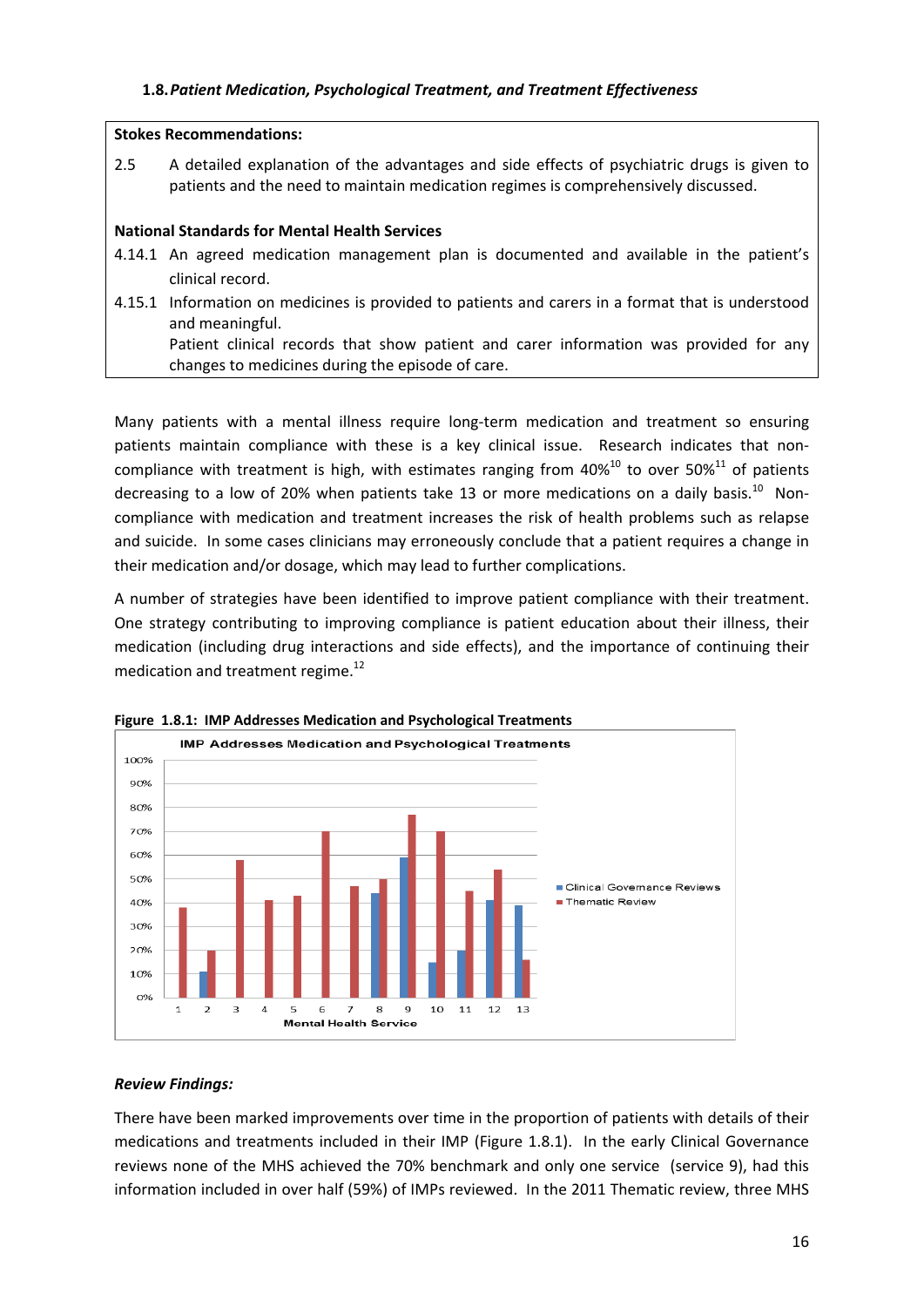(services 6,9,10) achieved the benchmark with 70% of patients in those services having their medication and treatment information included in their IMP. However, the majority of MHS in both the Clinical Governance (86%) and the Thematic (54%) reviews had this information included in fewer than half of patient IMPs.

#### **Treatment Effectiveness**



**Figure 1.8.2: Individual Management Plan Reviews Treatment Effectiveness** 

#### *Review Findings:*

Improvement in the documentation of treatment effectiveness in patient IMPs was evident over time. In the early Clinical Governance reviews no MHS acheived the 70% benchmark for including infromation in the IMPs about treatment effectiveness, increasing to three (25%) MHS (services 3,6,9) in the 2011 Targeted review (Figure 1.8.2). Two services had this information in 50%‐<70% of IMPs in both the Clinical Governance (29%) and 2011 Thematic (17%) reviews.

#### **1.9.Patient Education about their Illness and Medication**

Patient education, involvement, and participation in their care enhances patient satisfaction and promotes adherence to treatment, $10$  as discussed in section 1.8.1 above. It is essential that patients are provided with sufficient information about their prescribed medication and treatment, including benefits and risks, in order to make an informed decision whether to consent to, or refuse, the treatment.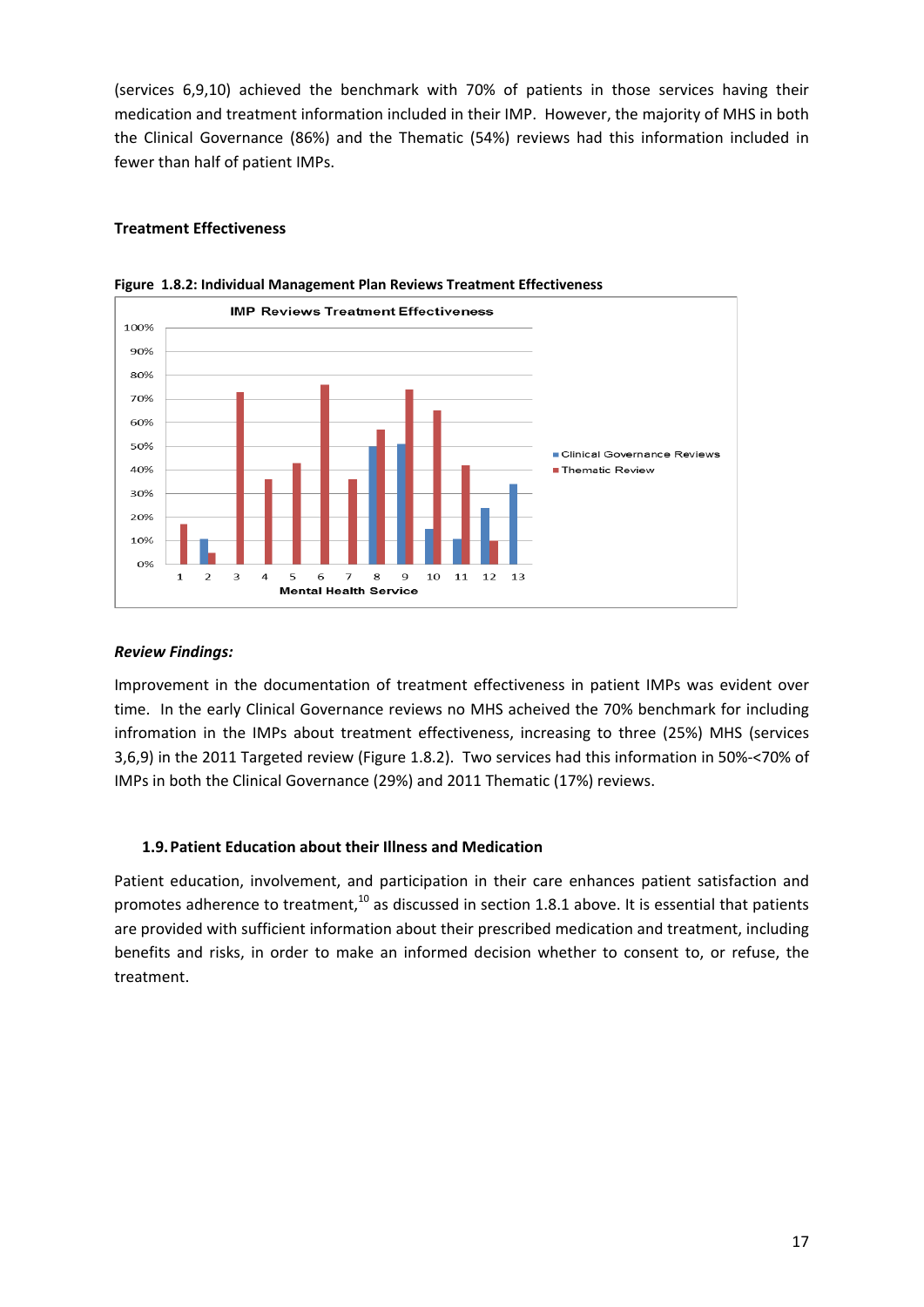

**Figure 1.9: Individual Management Plan Addresses Education About the Illness and Medication**

#### *Review Findings:*

The provision of education to the patient about their illness and medication (Figure 1.9) improved in the 2011 Thematic review from a very low baseline in the early Clinical Governance reviews. All of the MHS reviewed in the Clinical Governance reviews had fewer than 30% of the patient IMPs with this information. In the 2011 Thematic review three (25%) MHS (services 3, 6, 9) achieved the benchmark with 70% of patients' IMPs having documented evidence that they received education about their illness and medication. However, the majority of MHS (58%) had fewer than 50% of IMPs with this information.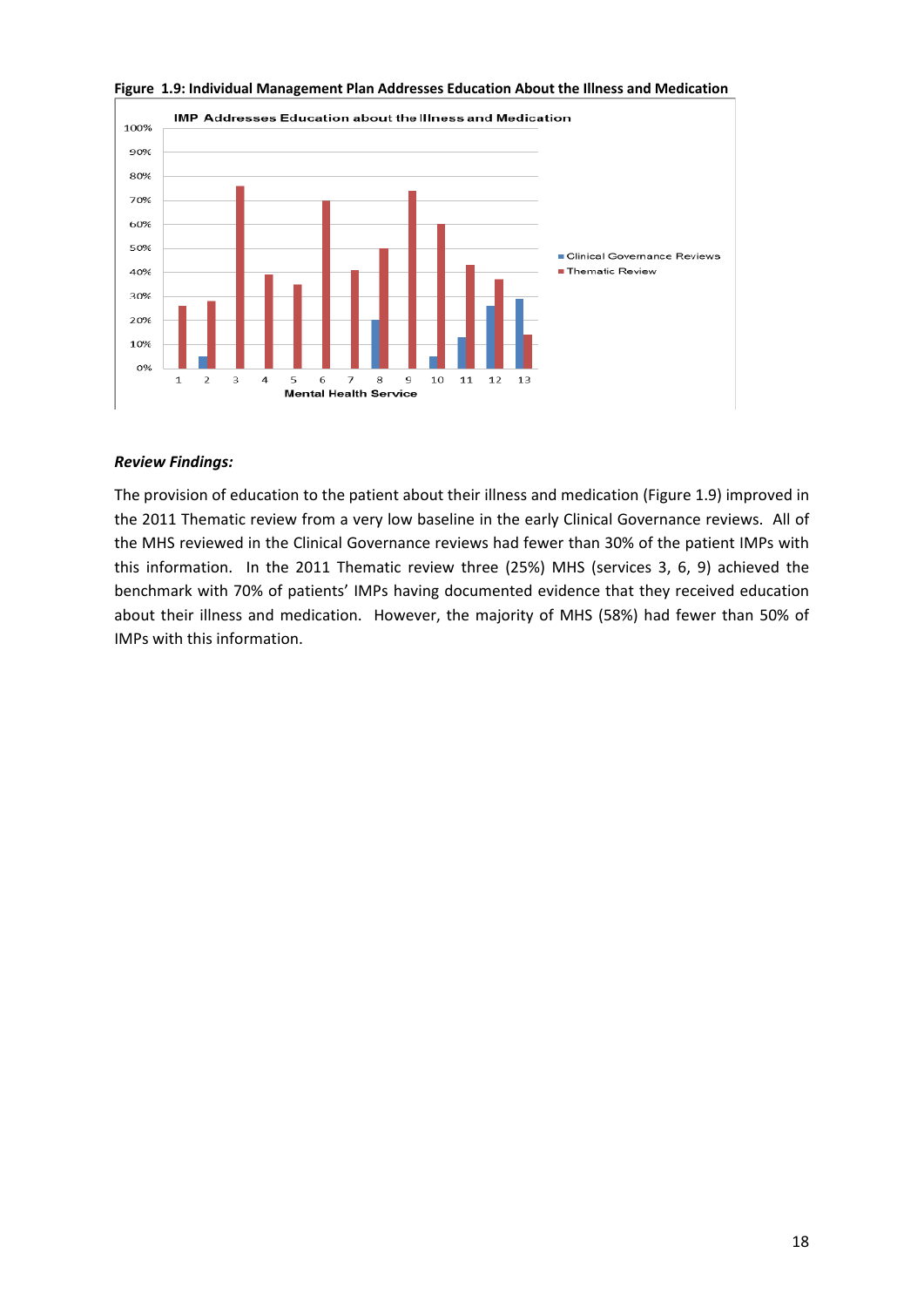#### *Meaning of Carer*

#### *Mental Health Act 2014 – part 17; Division 1; s280*

*(1)* For this Act, a carer of a person is a person who is that person's carer under the Carers Recognition Act 2004 section 5.

#### **Western Australian Carers Recognition Act 2004 ‐**

- (1) Except as provided in subsection (2), a person is a carer for the purposes of this Act if he or she is an individual who provides ongoing care or assistance to –
	- b. A person who has a chronic illness, including a mental illness as defined in the *Mental Health Act 1996* section 3.

#### *Mental Health Act 2014 Part 17, Division 2:*

In cases where a voluntary or involuntary patient has the capacity to consent, the carer is entitled to information only with the patient's consent (s286, 288). Where a voluntary or involuntary patient does not have the capacity to consent, the the carer or close family member is entitled to information relating to the patient's condition (s.287, 289) unless the patient's psychiatrist reasonably believes it is not in the best interest of the patient (s292).

#### **Stokes Recommendations**

- 2.1: The new Executive Director of Mental Health Services mandates the policy development of a patient‐focused service that insists every patient is involved in care planning and discharge planning.
- 7.11.3(b) The treatment and support provided by the MHS is developed and evaluated collaboratively with the patient and their carer(s). This is documented in the current individual treatment, care and recovery plan.
- 3.2 Carers must be involved in care planning and most significantly in a patient's discharge plan, including the place, day and time of discharge. \*Unless otherwise indicated
- 3.3 The carers of patients need education, training and information about the 'patient's condition' as well as what are the signs of relapse and triggers that may cause relapse.

#### **National Standards for Mental Health Services**

- 6.7 Consumers are partners in the management of all aspects of their treatment, care and recovery planning.
- 7.2 The Mental Health Service implements and maintains ongoing engagement with carers as partners in the delivery of care as soon as possible in all episodes of care.

Documentation in progress notes that staff have involved carers in care-planning meetings.

10.4.8 There is a current individual interdisciplinary treatment, care and recovery plan which is developed in consultation with and regularly reviewed with the consumer and the consumer's informed consent, their carer(s) and the treatment, care and recovery plan is available to both of them.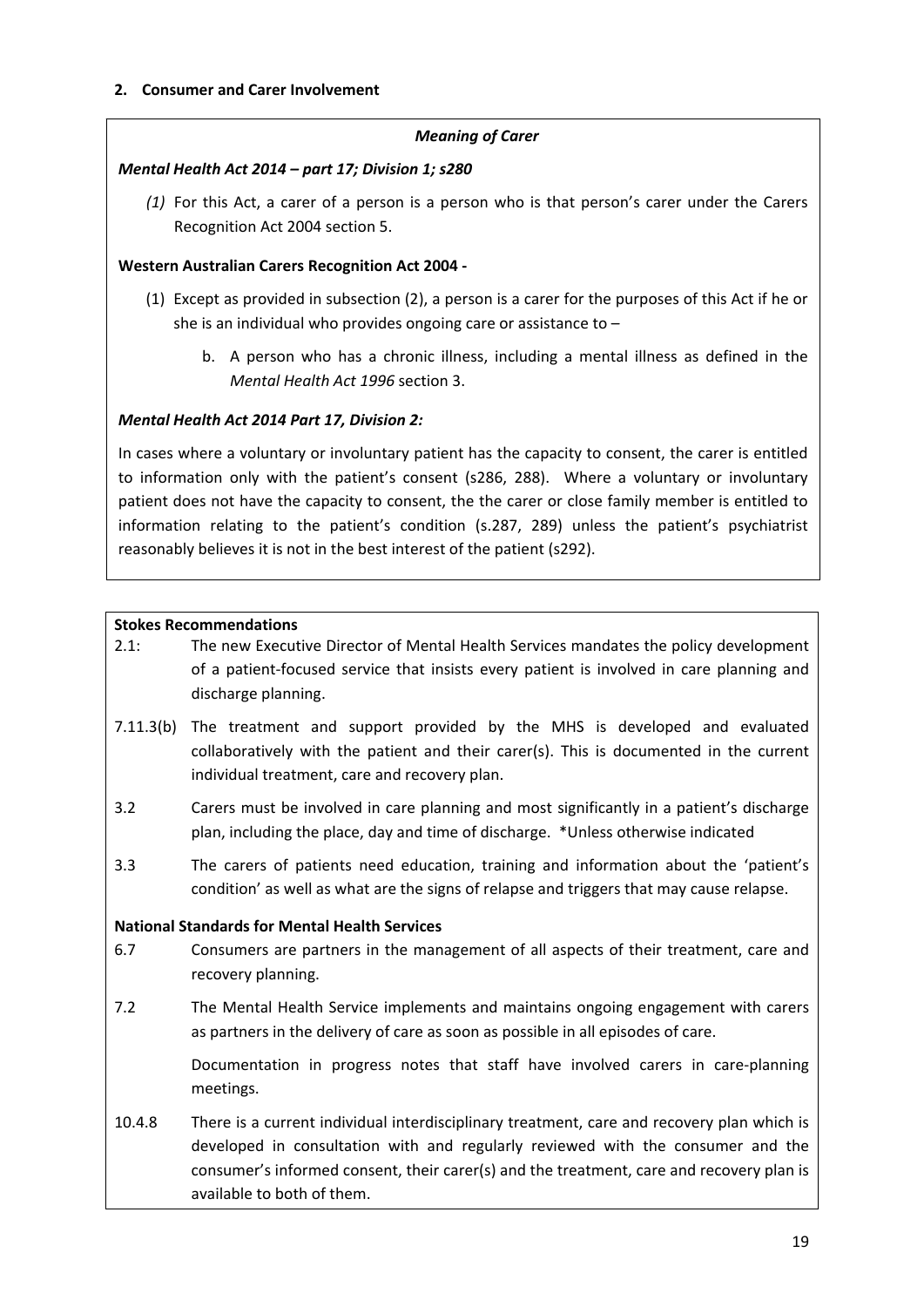#### **2.1.***Consumer Involvement*

Involving the Consumer in the development of the IMP and the regular review of the IMP are accepted best practice.<sup>3, 4, 7</sup> The nature and severity of the person's illness will affect the degree to which this can occur. Information about their treatment should be given to the patient irrespective of their capacity or willingness to participate, to the extent that this is possible.<sup>7</sup>





#### *Review Findings:*

There was limited evidence of consumer involvement in the development of their IMP recorded in the patients' medical records in either the Clinical Governance or 2011 Thematic reviews. None of the MHS reviewed in either of the reviews reached the benchmark of 70% for documenting consumer involvement in the development of their IMP and only one MHS (service 2) achieved 50‐ <70% in the 2011 Thematic review (Figure 2.1).

It is possible that many staff in MHS may have engaged with the consumer but not documented this in the patient's IMP. Clinical Reviewers need to sight written documentation of consumer engagement and staff should be encouraged to routinely record this in the patient's medical records as part of their ongoing treatment plan.

#### **2.2.Information on Carers and Significant Others**

Professor Holman, in his 2004 review of the Mental Health Act 1996, highlighted the significant role that Carers play in the lives of people with a mental illness.<sup>13</sup> He recommended expanding carer involvement in treatment through a partnership model of care and that consultation with carers regarding decisions about treatment/care of the patient and discharge planning should occur. The Mental Health Act 2014 (MHA) recognises the rights of carers and families and in part 17, provides a definition of 'carer' and details the entitlements of carers and close family members in relation to information about the patient's treatment and care.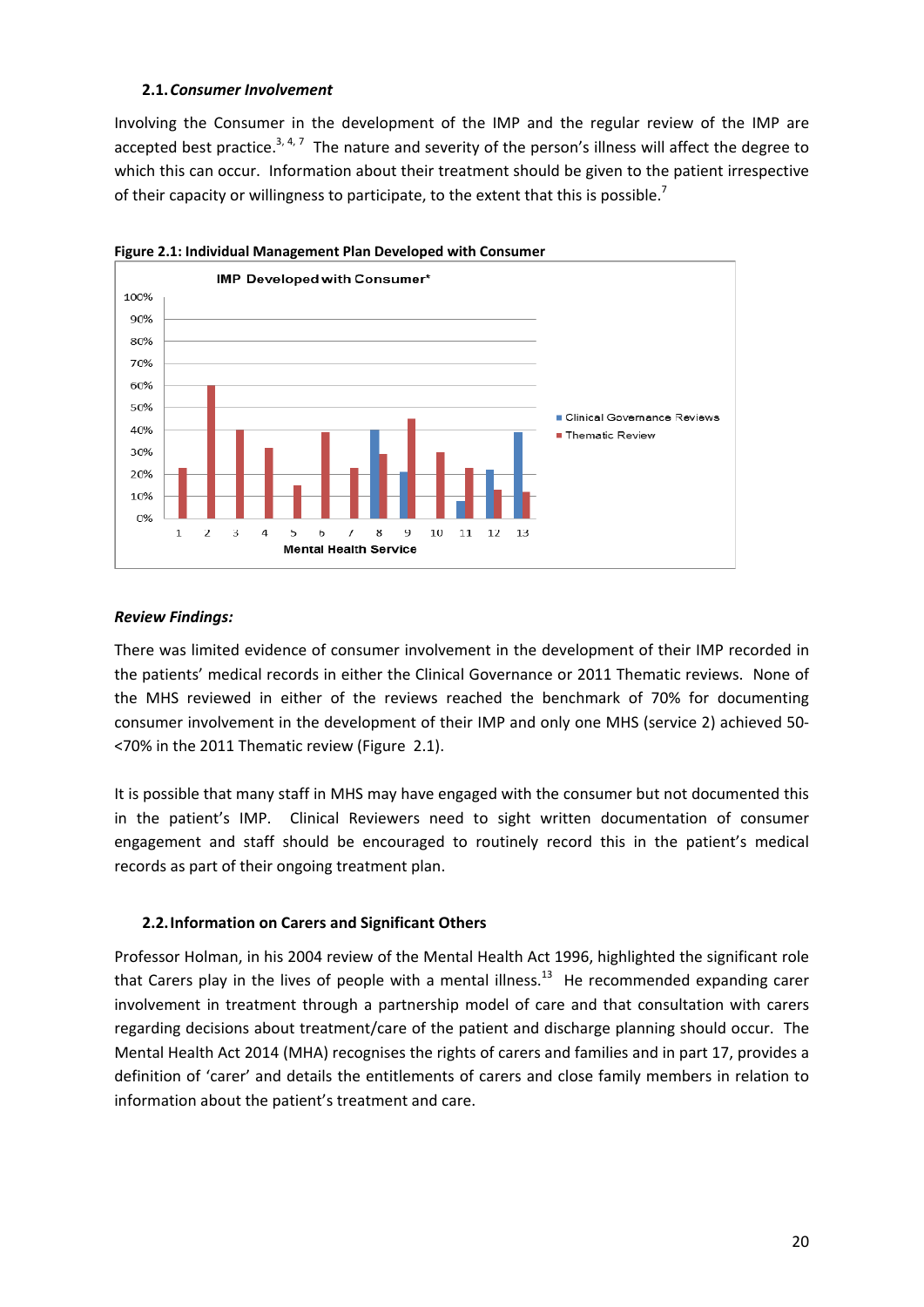

**Figure 2.2: Individual Management Plan Addresses Carers and Significant Others**

*\*Unless otherwise indicated*

#### *Review Findings:*

Including information about carers and significant others was limited in the the early Clinical Governance reviews, with fewer than one-third of patients having this information in their IMP (Figure 2.2). In the 2011 Thematic review, information about carers and significant others was documented in 70% of the IMPs of patients in two MHS (services 3, 9), while a third MHS (service 6) had this information recorded in 50%-<70% of their patients' medical records. However, the majority of the MHS (62%) reviewed in 2011 Thematic Review had this information included in the IMPs of less than one‐third of their patients.

This documentation only reflects communication with carers and does not reflect the level of engagement. As with consumer involvement, this information should be routinely recorded in the patient's notes as part of the ongoing treatment plan.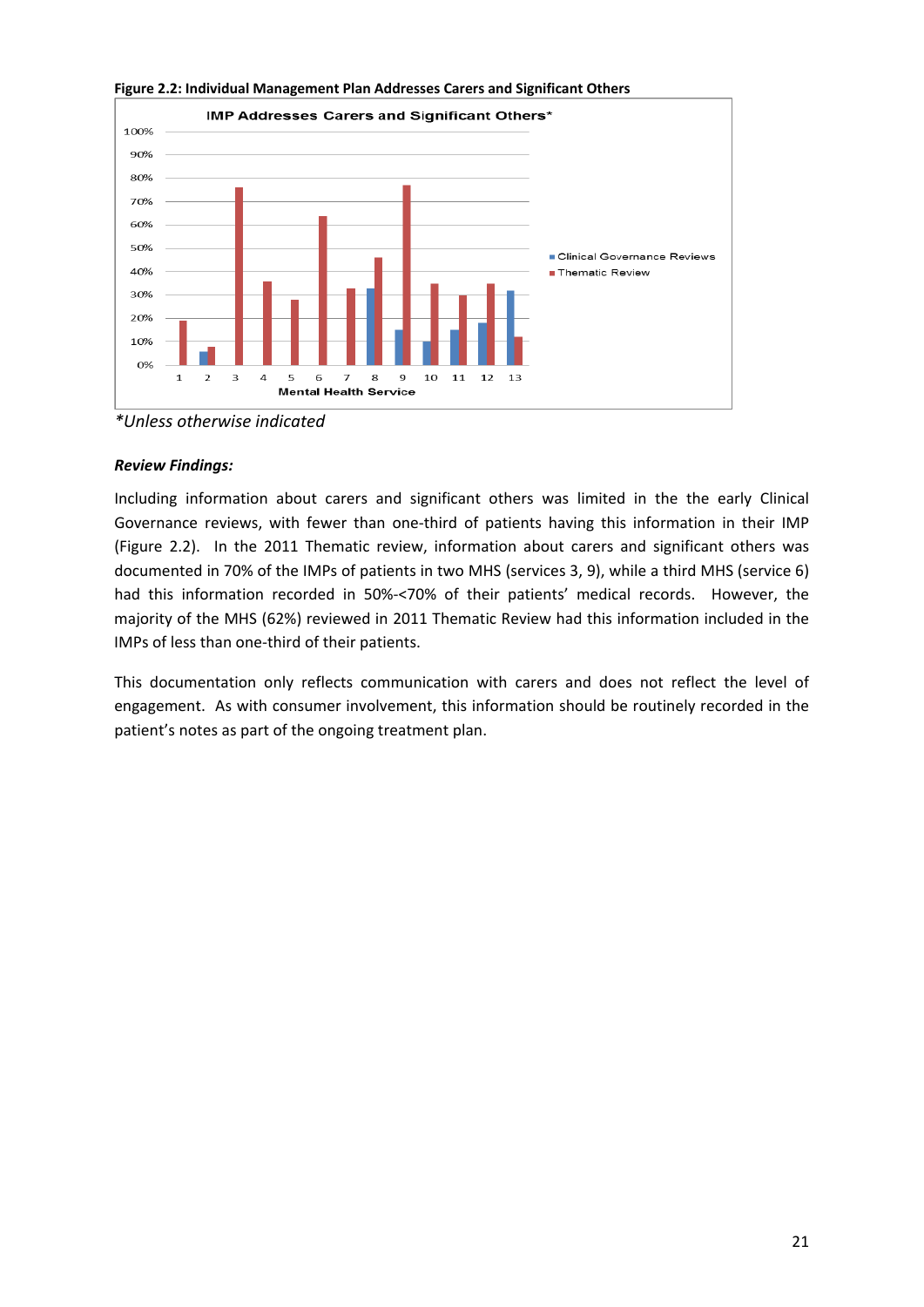#### **3. Health of the Nation Outcome Scales (HoNOS) data collection**

The National Outcome and Casemix Collection (NOCC) was implemented across Australia in 2002 and Western Australia has reported annually to the Australian Government Department of Health and Ageing annually since 2002-03. $^{14}$  The NOCC was developed to routinely assess the impact of MHS on consumer outcomes in order to improve practice and service management and to support the development of an informed mental health sector in which benchmarking is the norm and performance reporting informs a quality improvement cycle. The three measures are the Health of the Nation Outcome Scales (HoNOS), the consumer-rated outcome measure Kessler-10 Plus, and the Strengths and Difficulties Questionnaire.

HoNOS data are collected for inpatient, community residential, and ambulatory patients. However, the National Minimum Data Set for the HoNOS pertains only to separations where the length of stay was more than 3 days. The Mental Health Information System (MHIS) reports data nationally on a yearly basis, on the proportion of inpatient separations from a specialised mental health unit with a completed HoNOS at both admission and discharge. The MHIS provided the 2011 HoNOS results for seven (services 1,4,6,7,9,11,12) of the 12 MHS examined in these reviews and these are compared with the review results for the intake HoNOS assessment, section 3.1.

#### **Stokes Recommendation**

4.4 Mental health clinicians must comply with reporting requirements for National Outcome and Casemix Collection (NOCC) and Health of the Nation Outcome Scales (HoNOS) data collection.

#### **3.1.Intake Assessment Includes the HoNOS**

The HoNOS is one of the three outcome measures in the NOCC $<sup>14</sup>$  and has the highest collection</sup> rates. There is strong support from clinicians for the HoNOS measures measure.



**Figure 3.1: Intake Assessment Includes Completed HoNOS**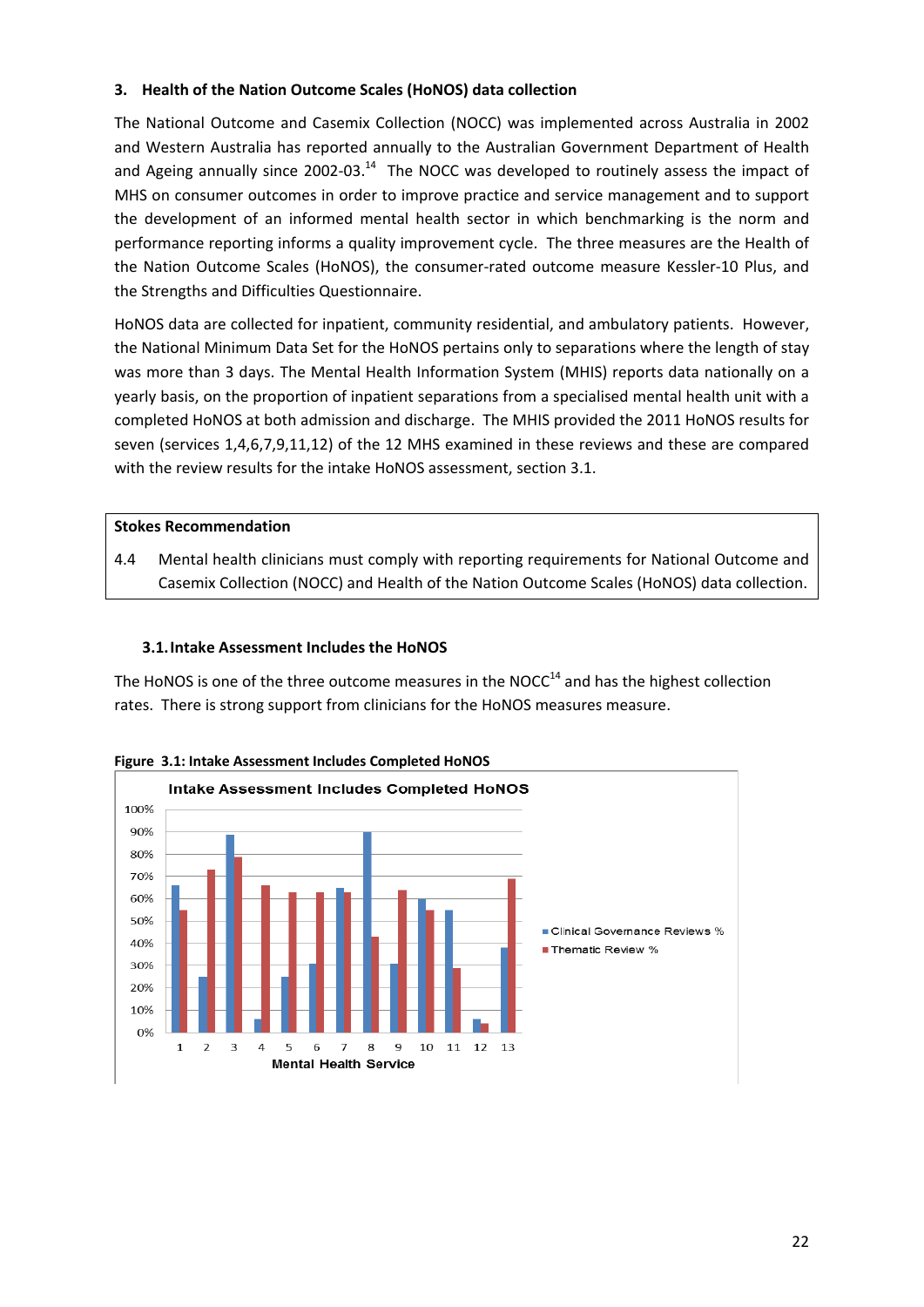#### *Review Findings:*

In the early Clinical Governance reviews two MHS (15%) achieved the 70% benchmark for completion of the HoNOS and four MHS (31%) had completion rates of between 50%‐<70%. Improvement in completion of the HoNOS was evident in the 2011 Thematic review with two MHS (15%) (services 2,3) achieving the 70% benchmark and eight MHS (62%) (services 1,4‐7,9, 10,13) achieving 50%-<70%. Conversely, the proportion of patients with a HoNOS completed dropped over time for five MHS (38%) (services 1,3,7,10,11) (Figure 3.1).

### *Comparison between the Mental Health Information System (MHIS) HoNOS data and 2011 Thematic review HoNOS results:*

The MHIS data for HoNOS were within 10% of the results obtained in the 2011 Thematic review for three MHS (services 1, 6, 9). The proportion of patients with the HoNOS reported in the MHIS was 20% higher than in the 2011 Thematic review for two MHS (services 7, 13) indicating that the HoNOS was not included in the medical records of all patients. Conversely, the MHIS HoNOS results were 30% to 60% lower for two MHS (services 4, 11) than in the 2011 Thematic review. This is likely to reflect differences in the definitions used for collection of HoNOS data by the MHIS and the 2011 Thematic review. The MHIS HoNOS reflects completion of the HoNOS at both the admission and discharge of the patients. In contrast, the 2011 Thematic review examined only completion of the HoNOS on admission. The results therefore indicate that a higher proportion of patients had the admission HoNOS completed than both the admission and discharge HoNOS.

#### **3.2.IMP Reflects HoNOS**

One of the key objectives outlined in the NOCC Strategic Directions 2014‐2024 is to increase the translation of the NOCC assessments to promote improved clinical practice.<sup>14</sup> This item also seeks to ensure that if a particular issue is identified as high-risk for a patient as part of their NOCC assessment, that there is a correlating goal in the IMP to address the issue. The clinical reviewers examined the inclusion of high-risk issues identified through the NOCC assessment as specific goals in the patient's IMP.



**Figure 3.2: Individual Management Plan Goals and Strategies reflect HoNOS findings**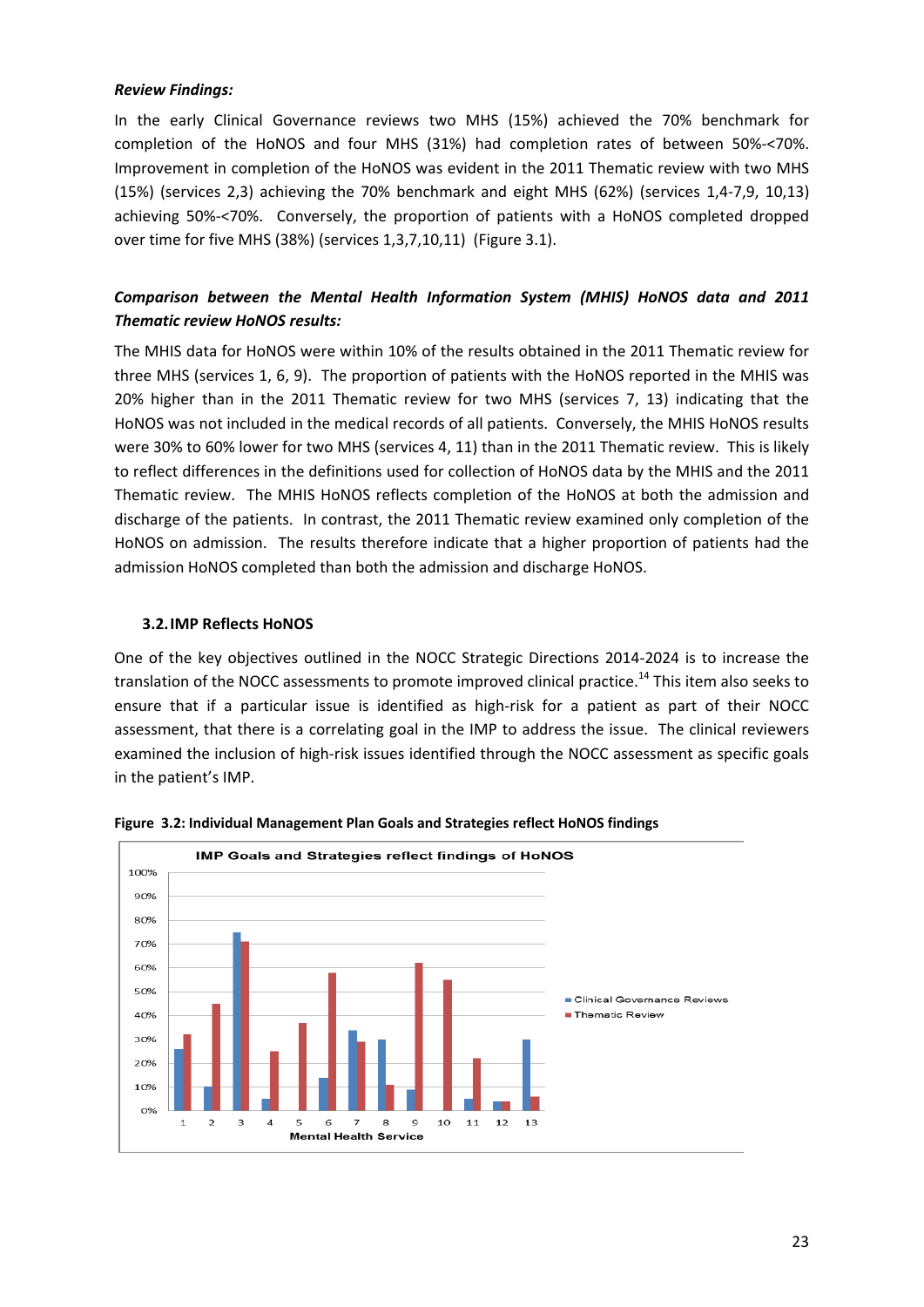#### *Review Findings:*

One MHS (service 3) achieved the 70% benchmark for addressing the findings of the HoNOS in the IMP goals and strategies in both the early Clinical Governance and the 2011 Thematic reviews (Figure 3.2). Improvement over time was evident for six of the eleven (55%) of MHS (services 1,2,4,6,9,11) with both a Clinical Governance and 2011 Thematic review.

#### **3.3.Regular HoNOS Updates**

The report of the NOCC Strategic Directions 2014‐24 indicates continued support for the current protocol requiring a minimum three‐month HoNOS review cycle in order to maintain consistency with national standards. $^{14}$ 



**Figure 3.3: HoNOS Collections Updated 3‐ Monthly**

#### *Review Findings:*

Figure 3.3 shows that there is poor compliance with the HoNOS being updated at least 3-monthly in the IMP. In the early Clinical Governance review no MHS achieved the 70% benchmark for the HoNOS being updated at least every three months and one (8%) MHS (service 5) attained the 70% benchmark in the 2011 Thematic review (Figure 3.3). Just under half of MHS (46%) (services 2,4,5,9,12,13) demonstrated improvement over time. However, the majority of MHS had threemonthly updates of the HoNOS for fewer than 50% of patients reviewed; 62% of the MHS in the early Clinical Governance review and 69% of MHS in the 2011 Thematic review.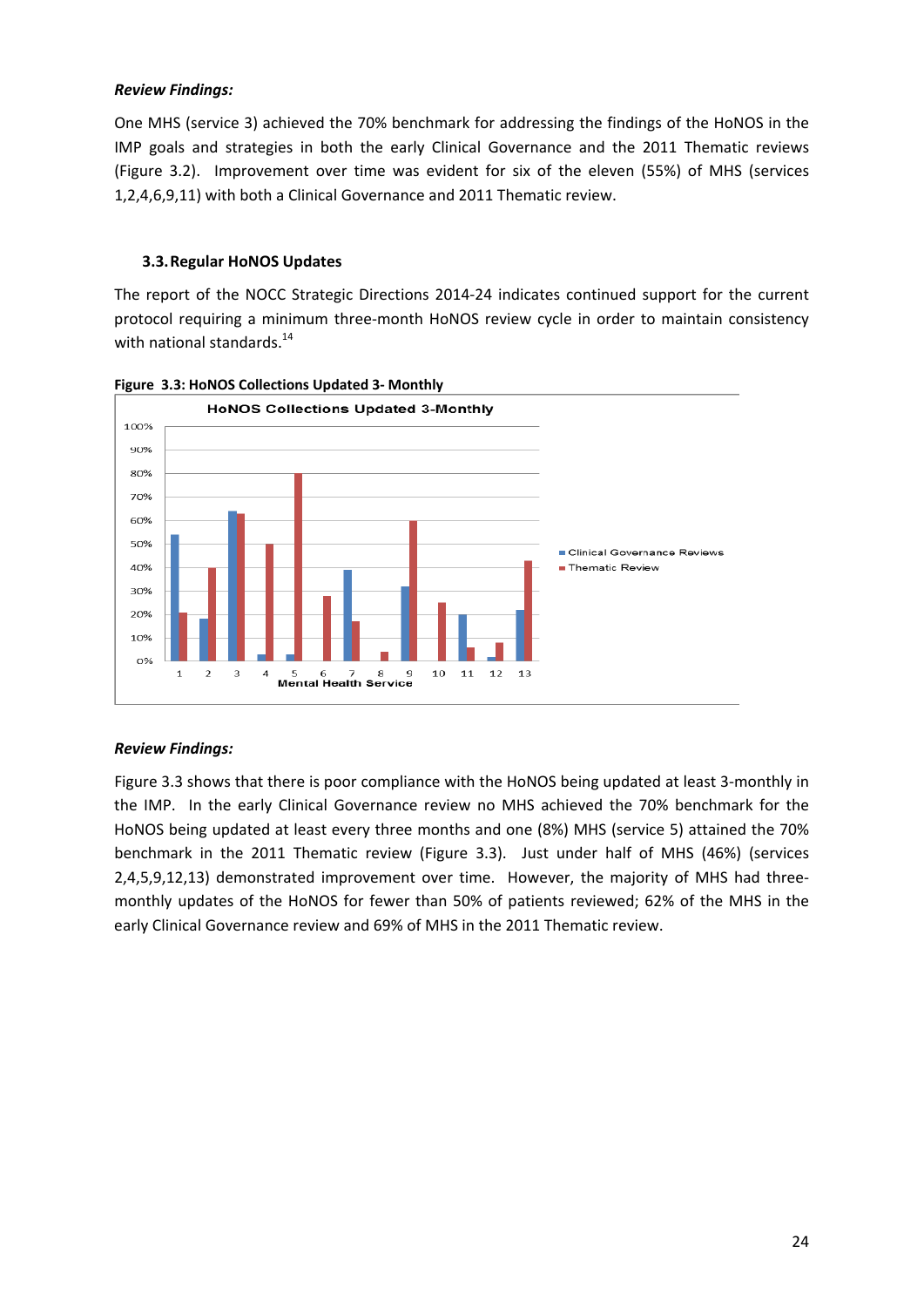#### **4. Risk Assessment**

The Chief Psychiatrist has mandated that a risk assessment is undertaken for all mental health patients when they enter a MHS. This standard is aligned to the National Mental Health Standards<sup>4,</sup> <sup>15</sup> and supported by the Stokes review (2012)<sup>3</sup>. The National Mental Health Standards (2002) state that mental health professionals are expected to *"demonstrate an ability to conduct assessments, in line with expertise and training and in consultation with relevant others, using accepted methods and/or tools in order to prioritise referrals according to risk, urgency, distress, dysfunction and* disability" (page 26).<sup>15</sup>

The Clinical Risk Assessment and Managment Policy was developed under the Western Australian Mental Health Strategy 2004-2007 and published in 2008.<sup>16</sup> The CRAM policy recognizes that *"effective risk assessment and management is part of, and synonymous with, effective treatment"* (page 32). The Policy sets out a guideline for MH staff to use for identifying risks that have a high probablility of resulting in severe (negative) consequences, such as risks to self (e.g. self‐harm and suicide, self-neglect, absconding), risk to others (e.g. harassment, violence, aggression), and risks by others (physical, sexual, or emotional harm/abuse). The policy endorses a five‐step process for use within mental health settings:

- Establish the context;
- Identify the risks;
- Analyse the risks;
- Evaluate and prioritise the risks;
- Treat the risks.

#### **Stokes Recommendations**

- 7.10.1 Risk assessments should always follow those guidelines published jointly in 2000 by the Australasian College for Emergency Medicine and the Royal Australian College of Psychiatry and as subsequently endorsed as policy by the WA Department of Health in 2001 as a minimum standard.
- 7.11.2(b) The MHS ensures that, where indicated, patients have a current risk management plan, separate from the Individual Management Plan (IMP).

#### **National Standards for Mental Health Services**

- 1.8.1 Mechanisms are in place to identify patients at increased risk of harm
- 2.1 The MHS promotes the optimal safety and wellbeing of the consumer in all MH settings and ensures that the consumer is protected from abuse and exploitation e.g. Risk management plans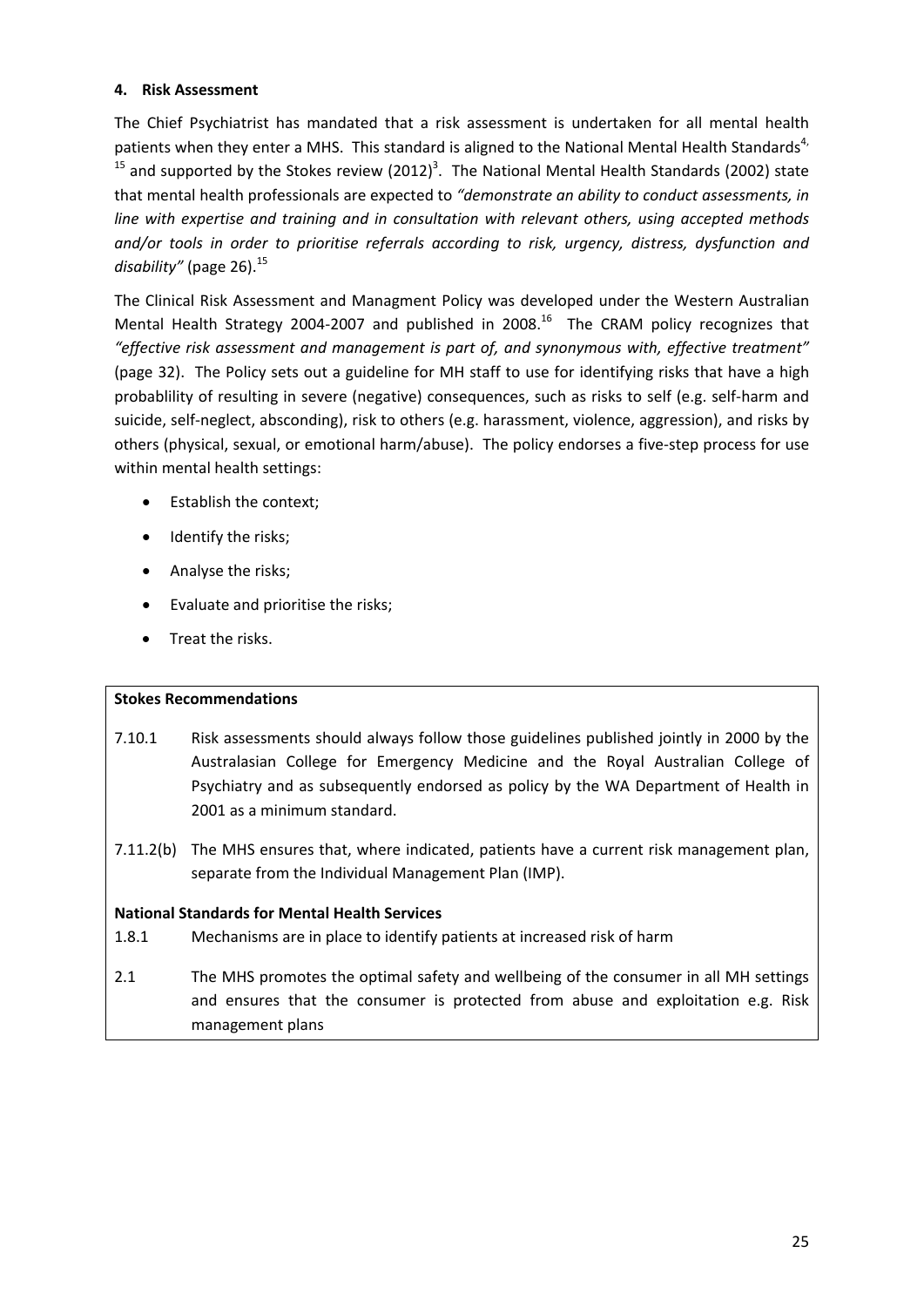

**Figure 4.1: Risk Assessment Completed on Admission**

#### *Review Findings:*

Over half (62%) of the MHS showed improvement in the completion of risk assessments on admission between the early Clinical Governance reviews and the 2011 thematic reviews (services 2‐6, 10, 11) (Figure 4.1). In the Clinical Governance reviews, three MHS (3, 8, 9) review achieved the 70% benchmark for risk assessment reducing to two (17%) of MHS (services 3, 10) in the 2011 thematic review. Two of the three MHS that achieved 70% in the early Clinical Governance reviews did not achieve the benchmark in 2011 (services 8, 9), while compliance with risk assessment improved over time for service 3, increasing to 95%.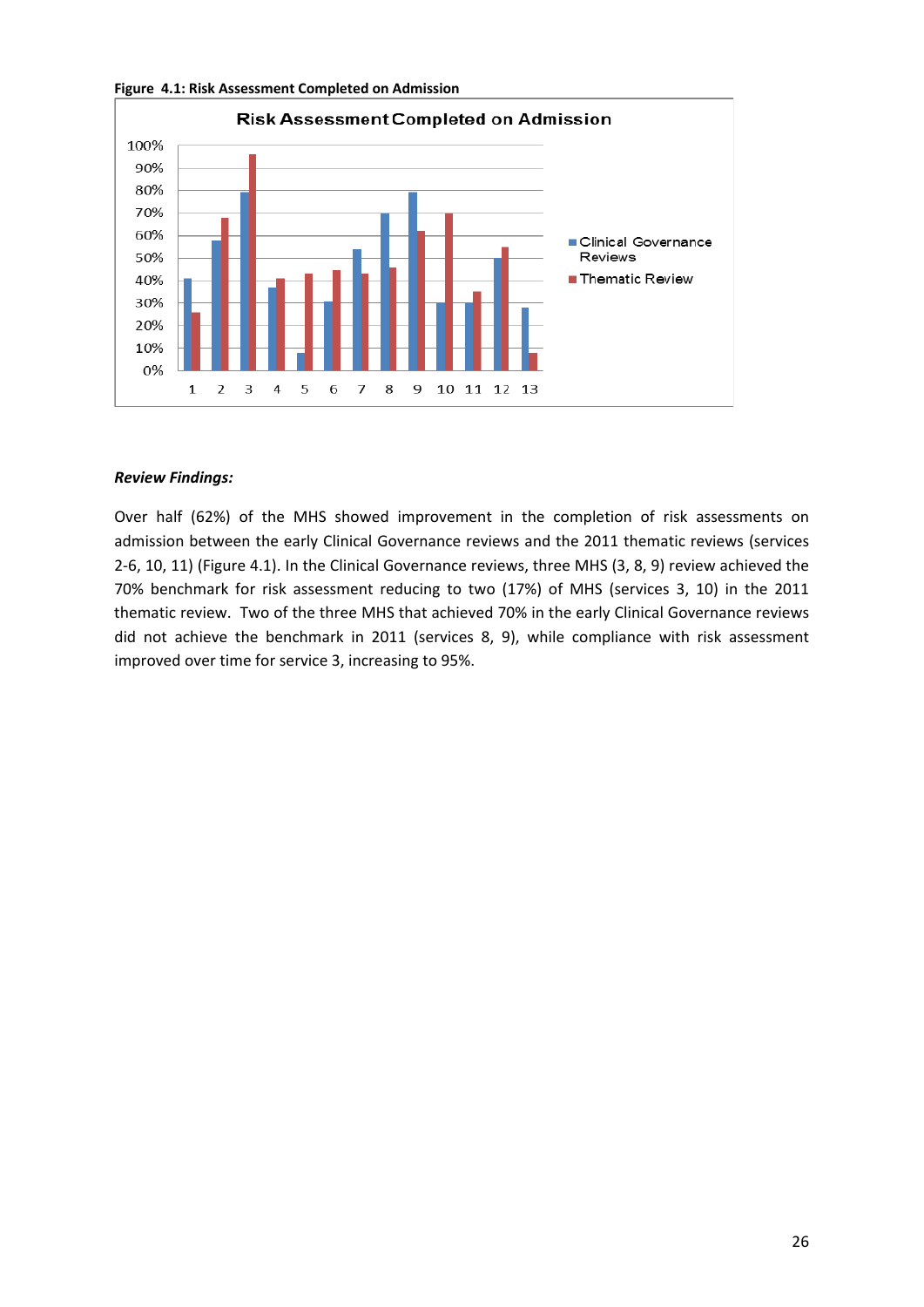#### **5. Psychiatric Assessment**

All patients presenting to a mental health service are required to receive a psychiatric assessment by qualified staff as soon a practicable following admission.<sup>3, 15</sup> One clinician may collect the initial information, however a multidisciplinary team should review the infromation prior to development of the IMP.<sup>5</sup>

#### **Stokes Recommendations**

- 7.11.1(a) All patients regardless of how well they are known to the MHS should receive a comprehensive psychiatric assessment as is possible on entry to the MHS for each specific episode of care, including patients transferred from other facilities.
- 7.11.1(b) The MHS should use a standardised psychiatric assessment form to ensure consistency of data collection within and between mental health services.

#### **National Standards for Mental Health Services**

10.4.2 Assessments are conducted during the consumer's first contact with the MHS by appropriately qualified staff experienced and trained in assessing mental health problems, and where possible in a consumer's preferred setting with consideration of safety for all involved.



**5.1.Psychiatric Assessment**

#### *Review Findings:*

In the MHS that had both a Clinical Governance and Thematic review, improvements in the completion of the initial psychiatric assessment were observed over time for just under two-thirds (63%) (Figure 5.1). Half (50%) of the MHS (services 2, 3, 7, 8) with a Clinical Governance review achieved the benchmark of 70% and 58% of the 12 MHS reviewed in the 2011 Thematic review (services 2, 3, 5, 6, 8, 9, 11).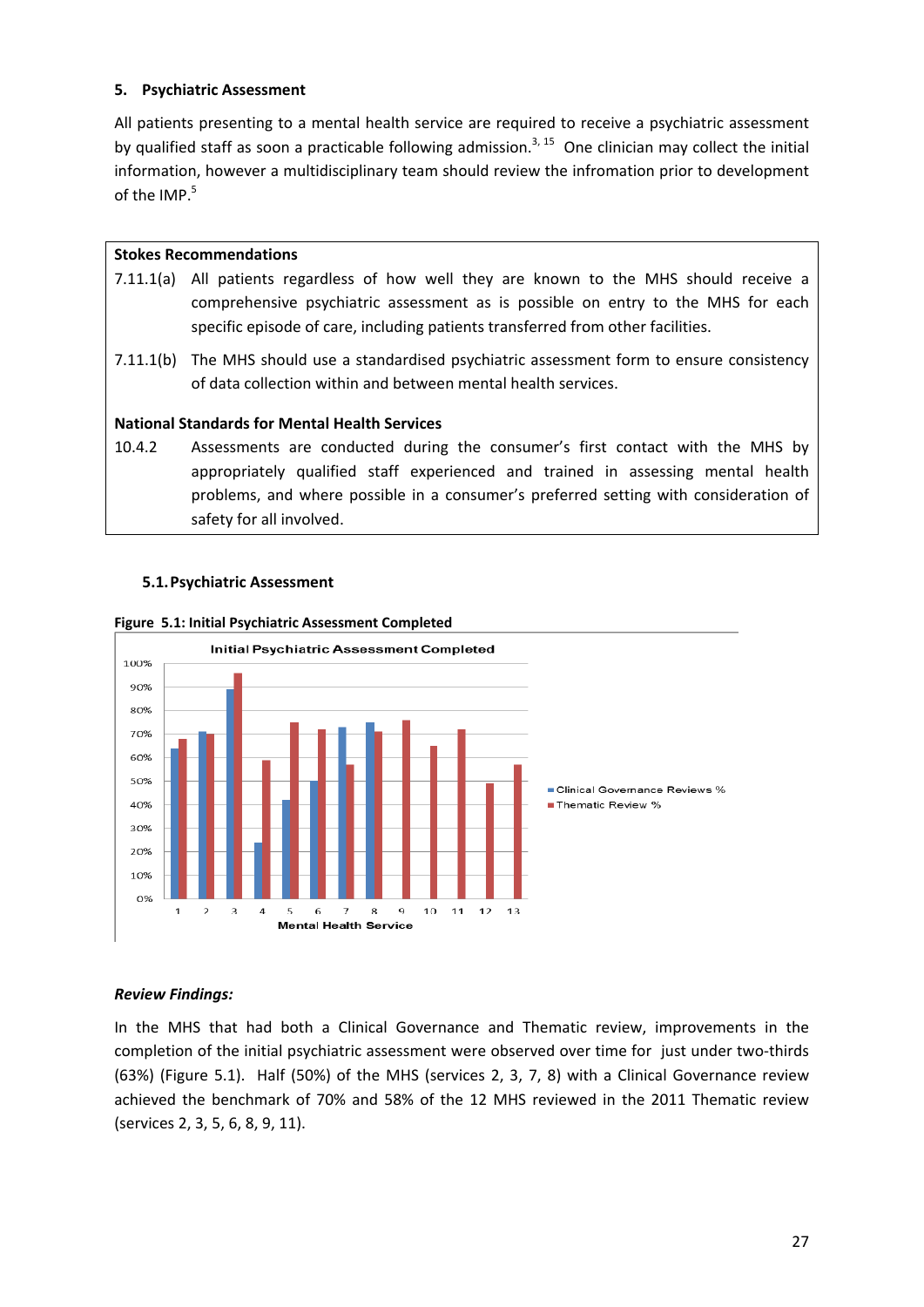#### **5.2.Comprehensive Psychiatric Assessment**

The list of information that the Chief Psychiatristrecommends to be collected in the psychiatric assessment is detailed in Table 5.1.<sup>5</sup>

| Alerts/Risks                     | <b>Current treatments:</b>                          |
|----------------------------------|-----------------------------------------------------|
| <b>Assessment Details:</b>       | Medications and dose/frequency/route                |
| Date, time, location             | Other treatments                                    |
| Referring clinician              | Additional information                              |
| Reason for referral              | Physical examination summary                        |
| Sources of information           | Risk assessment                                     |
| <b>Communication issues</b>      | <b>Mental State Examination</b>                     |
| History of:                      | Outcome measures (NOCC)*                            |
| Presenting problem               | Parental status and/or other carer responsibilities |
| Psychiatric mental health        | Details of children and/or dependents               |
| Drug and alcohol use/abuse       | Formulation / Overall clinical impression           |
| Patient medical history          | Provisional diagnosis                               |
| Family medical/mental health     | Initial Management Plan                             |
| Development                      | Contacts                                            |
| Personal                         | Personality                                         |
| Current functioning and supports | Legal issues                                        |

**Table 5.1: Information required in the Psychiatric Assessment5**

\*National Outcomes and Case Mix Collection such as the Health of the Nation Outcome Scales (HoNOS)





#### *Review Findings:*

Compliance with the requirement for patients to have a comprehensive psychiatric assessment was very high in both the early Clinical Governance reviews and the 2011 Thematic reviews, with seven MHS achieving the benchmark of 70% in both of these reviews (Figure 5.2). However, four (57%) of the seven MHS that achieved the benchmark in the Clinical Governance reviews did not achieve the benchmark in the 2011 Thematic review (services 1, 7, 10, 11). Conversely, five (38%) MHS showed marked improvement in compliance over time with completion of the comprehensive psychiatric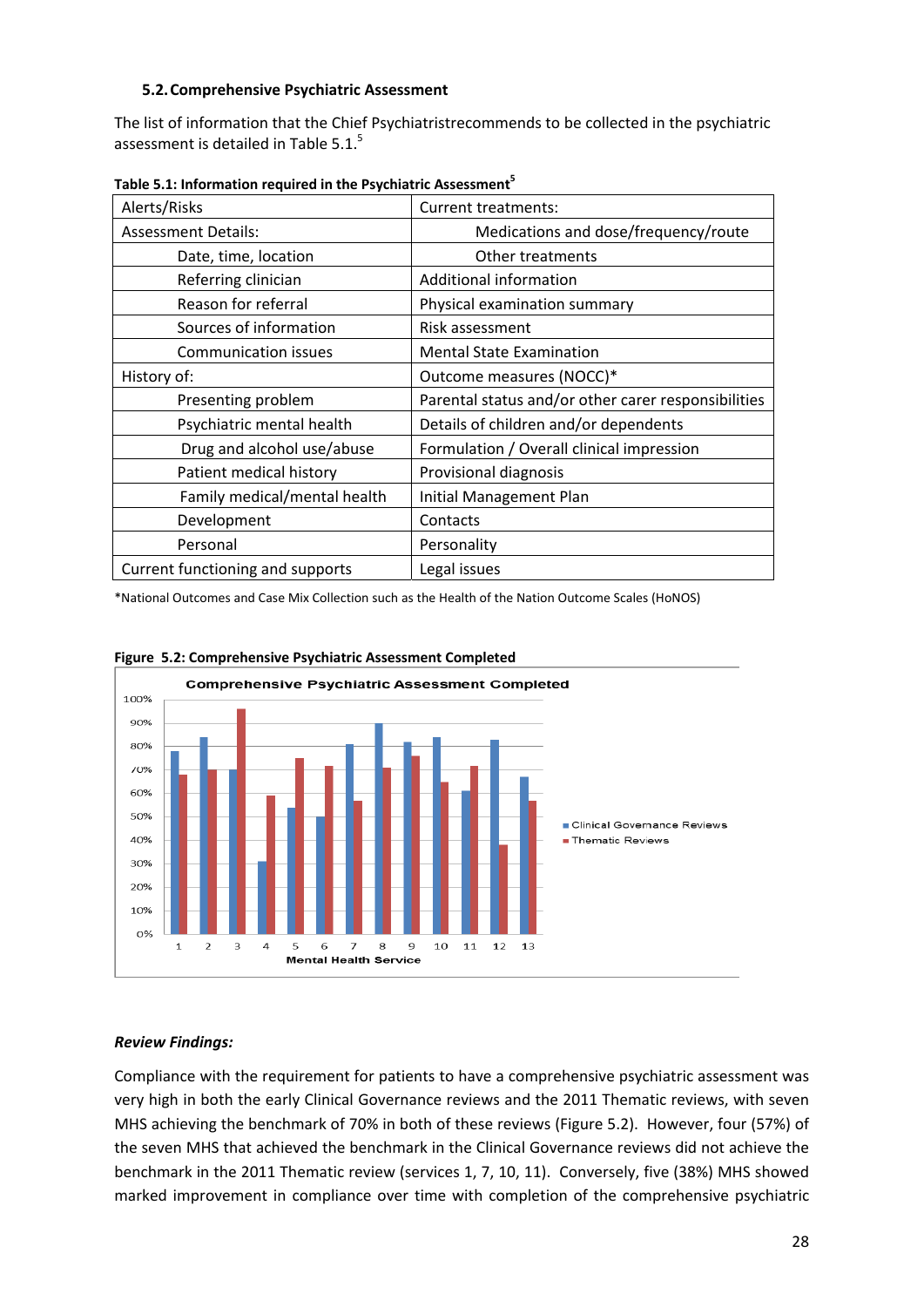assessment (services 3, 4, 5, 6, 11), of which 80% achieved the 70% benchmark. One MHS (service 3) had both the comprehensive psychiatric assessment (Figue 5.2) and the initial psychiatric assessment (Figue 5.1) completed for 95% of their patients.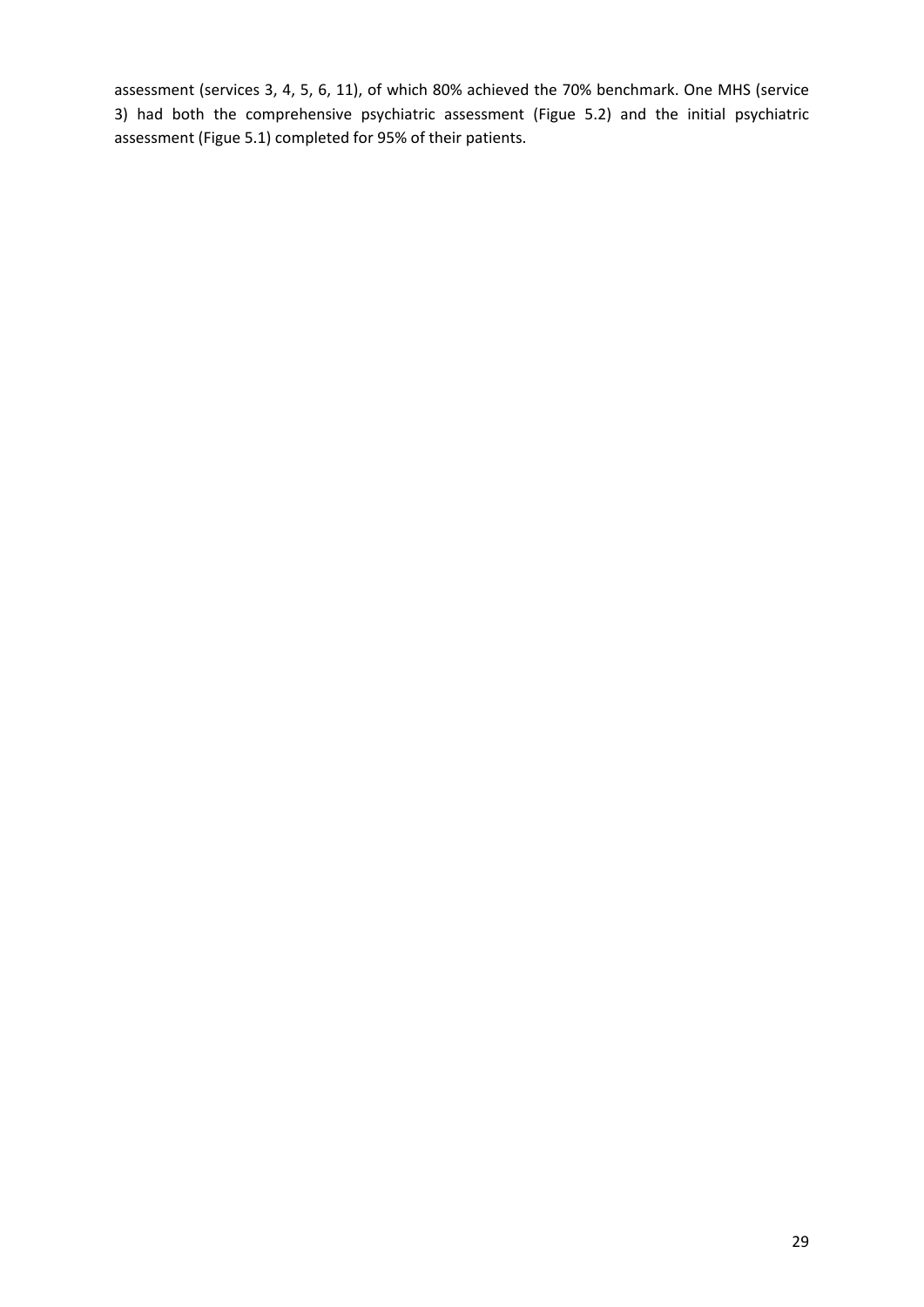#### **6. Discharge Planning**

#### **Stokes Recommendations**

- 7.11.4(a) The patient and their carer(s) and other service providers are involved in developing the exit (discharge) plan. Copies of the exit plan are made available to the patient and with the patient's informed consent, their carer(s).
- 7.11.4(b) The MHS provide patients, their carers and other service providers involved in follow‐up with information on the process for facilitating re-entry to the MHS if required and other resources such as crisis supports are provided.
- 7.11.4(c) The MHS ensures there is documented evidence in the file that the treating team is in agreement with the decision to discharge the patient. Alternatively, evidence is documented in the file as to why the decision was made that may have been different from the treatment plan for discharge.
- 7.11.4(d) The MHS ensures, as far as possible, that the next agency or clinician to support or provide care for the patient is made aware of the discharge date, the urgency of review and a specific contact within the services to manage issues of urgency or failure of follow‐up contact.

#### **National Standards for Mental Health Services**

- 10.4.4 The MHS actively plans as early as possible in the course of psychiatric inpatient admission, for the discharge of the consumer from inpatient care.
- 10.6.3 The MHS has a process to commence development of an exit plan at the time the consumer enters the service.
- 10.6.4 The consumer and their carer(s) and other service providers are involved in developing the exit plan. Copies of the exit plan are made available to the consumer and with the consumer's informed consent, their carer(s).
- 10.6.7 Staff review the outcomes of treatment and support as well as ongoing follow‐up arrangements for each consumer prior to their exit from the MHS.

Discharge planning for patients with a mental illness is an important part of psychiatric care. Discharge planning should be commneced as soon as possible after the patient is admitted to hospital and address the patient's current needs and goals.<sup>5</sup> Prior to discharge, a comprehensive clinical review and consultation with the patient and carer (if indicated) should be undertaken.

The aim of discharge planning is to provide the patient and future treating teams with information vital for ensuring comphrensive care such as medication, follow‐up community and physical health care, activities of daily living, education, accommodation, financial assistance and other information as required.<sup>6</sup> Discharge planning supports the patient and their carer and/or family, reduces the length of hospital stay, promotes engagement across MHS and access to community MHS within 7 days and has been shown to reduce the rate of unplanned readmissions within 28 days.<sup>5</sup> Given the importance of discharge planning, it is of concern that the Clinical Governance and the 2011 Thematic reviews found poor compliance with discharge planning across all MHS.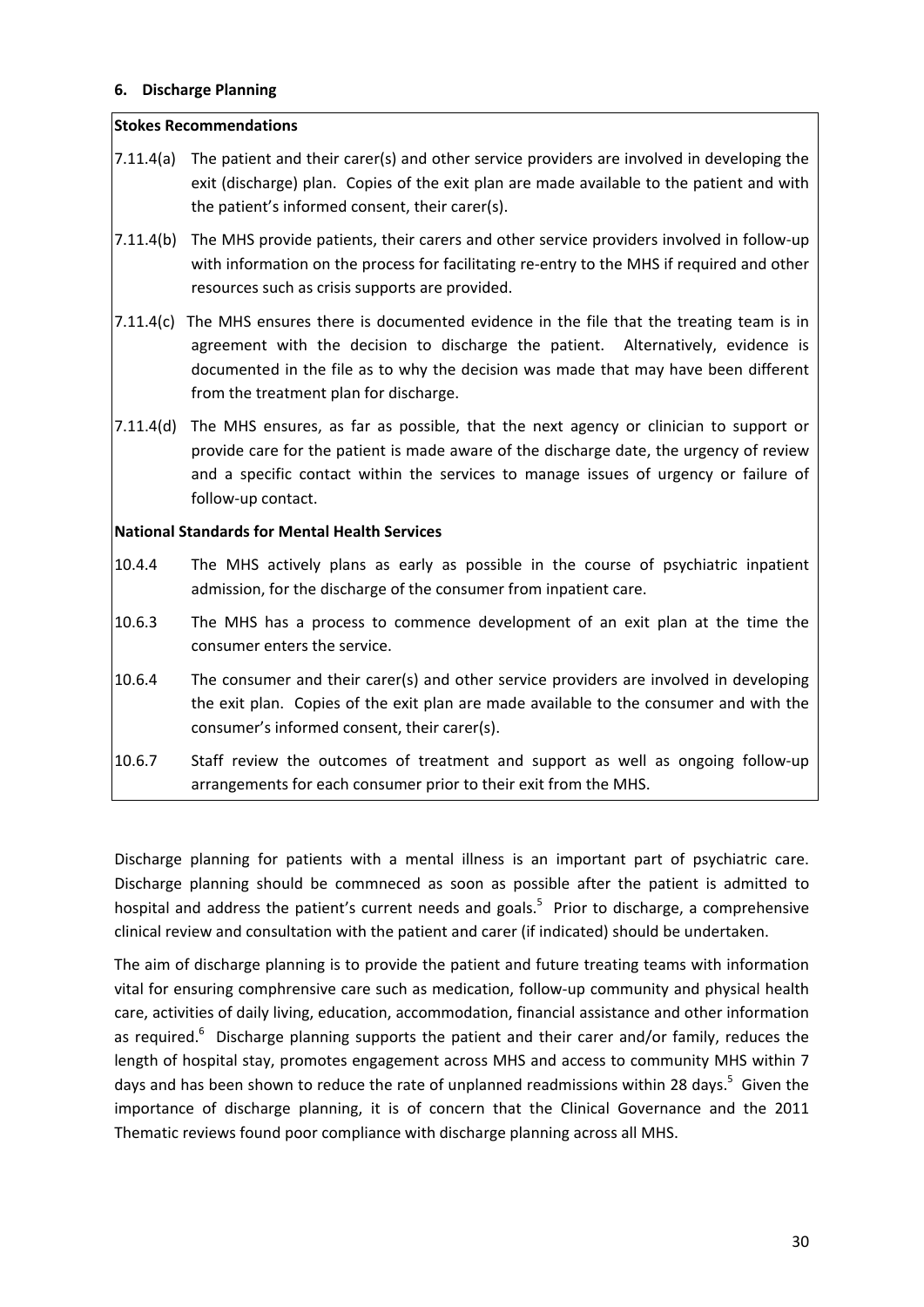#### **6.1.Discharge Planning Commenced on Admission**



**Figure 6.1: Discharge Planning Commenced on Inpatient Admission**

#### *Review Findings:*

The two reviews showed that few MHS were compliant with the requirement for discharge planning to commence on admission to the service (Figure 6.1). The exception was MHS 9, which achieved 100% compliance with this standard in the 2011 Thematic review. There was minimal improvement in discharge planning in the five MHS with data from both a Clinical Governance and 2011 Thematic review.





**Figure 6.2: Clinical Review and Consultation with Consumer**

#### *Review Findings:*

Clinical review and consultation with the consumer prior to their discharge was either inconsistently undertaken or if it was undertaken, it was not documented within the patients' medical records (Figure 6.2). Only one MHS in each of the two reviews achieved the 70% benchmark; service 3 in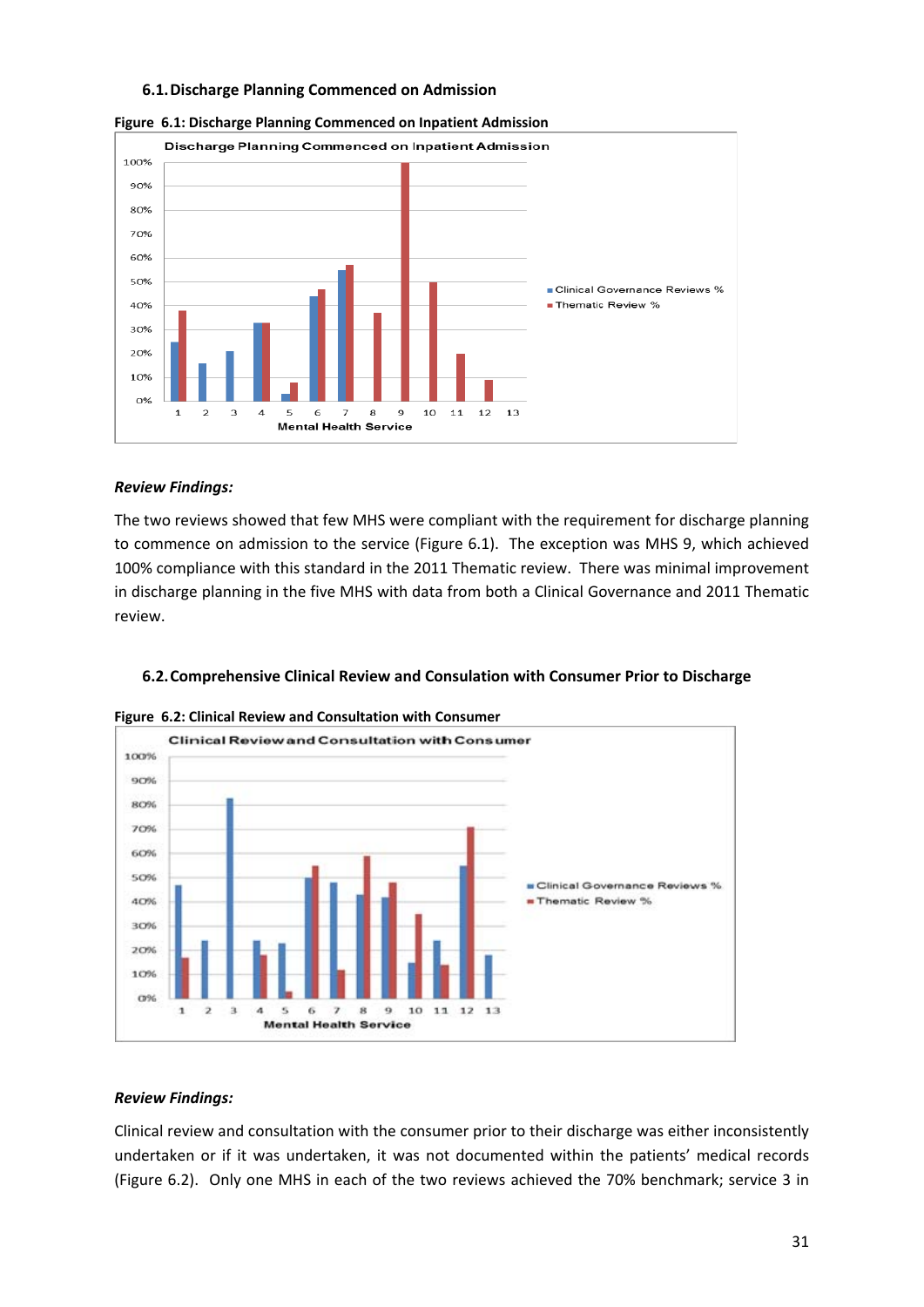the early Clinical Governance Reviews and service 12 in the 2011 Thematic review with two MHS in each review period achieving 50% to 60%. In the Clinical Governance Reviews three-quarters of MHS (77%) had fewer than half of patients receiving a clinical review and consultation prior to their discharge decreasing slightly to 70% in the 2011 Thematic review.



#### **6.3.Written Discharge Documentation**

#### *Review Findings:*

Of the seven MHS Clinical Governance review where this item was reviewed, four (57%) (services 1, 2, 3, 6) achieved the benchmark with written discharge provided to the patient for 70% or more of the discharges (Figure 6.3). In the 2011 Thematic review, six of the nine (67%) MHS (services 4, 6, 7, 8, 9) with data on this standard achieved the benchmark of 70% or higher. Of the five MHS with data from both a Clinical Governance review and the 2011 Thematic review, 80% showed improvement in providing written discharge summaries.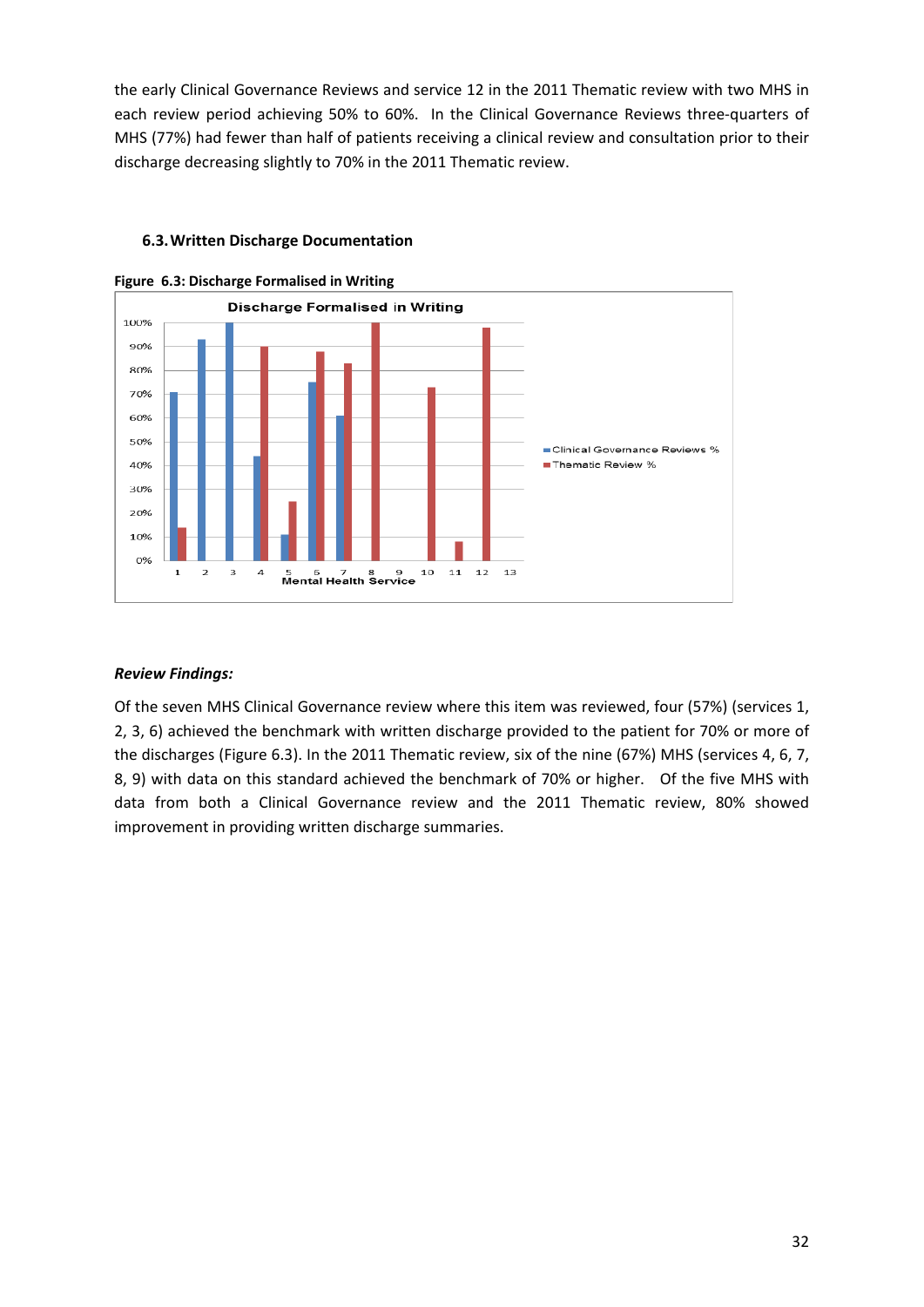#### **6.4.The Consumer and Carers (if indicated) have been advised how to reaccess the service and provided with emergency contact numbers**



**Figure 6.4: Provision of Emergency Numbers and Service Contacts** 

#### *Review Findings:*

The reviews indicated that patients are not routinely provided with discharge information for emergency numbers and service contracts, or if they are this information is not being documented in the patient medical records. One MHS (17%) (service 3) provided this information to all of the patients reviewed in the Clinicial Governance review (Figure 6.4). However, the other five MHS with data from the Clinical Governance review provided this information to less than half of their patients. Of the nine MHS with data from the 2011 Thematic review, two (22%) (services 6,8) achieved the benchmark of 70% with the majority (67%) having this information in fewer than 50% of patients' medical records.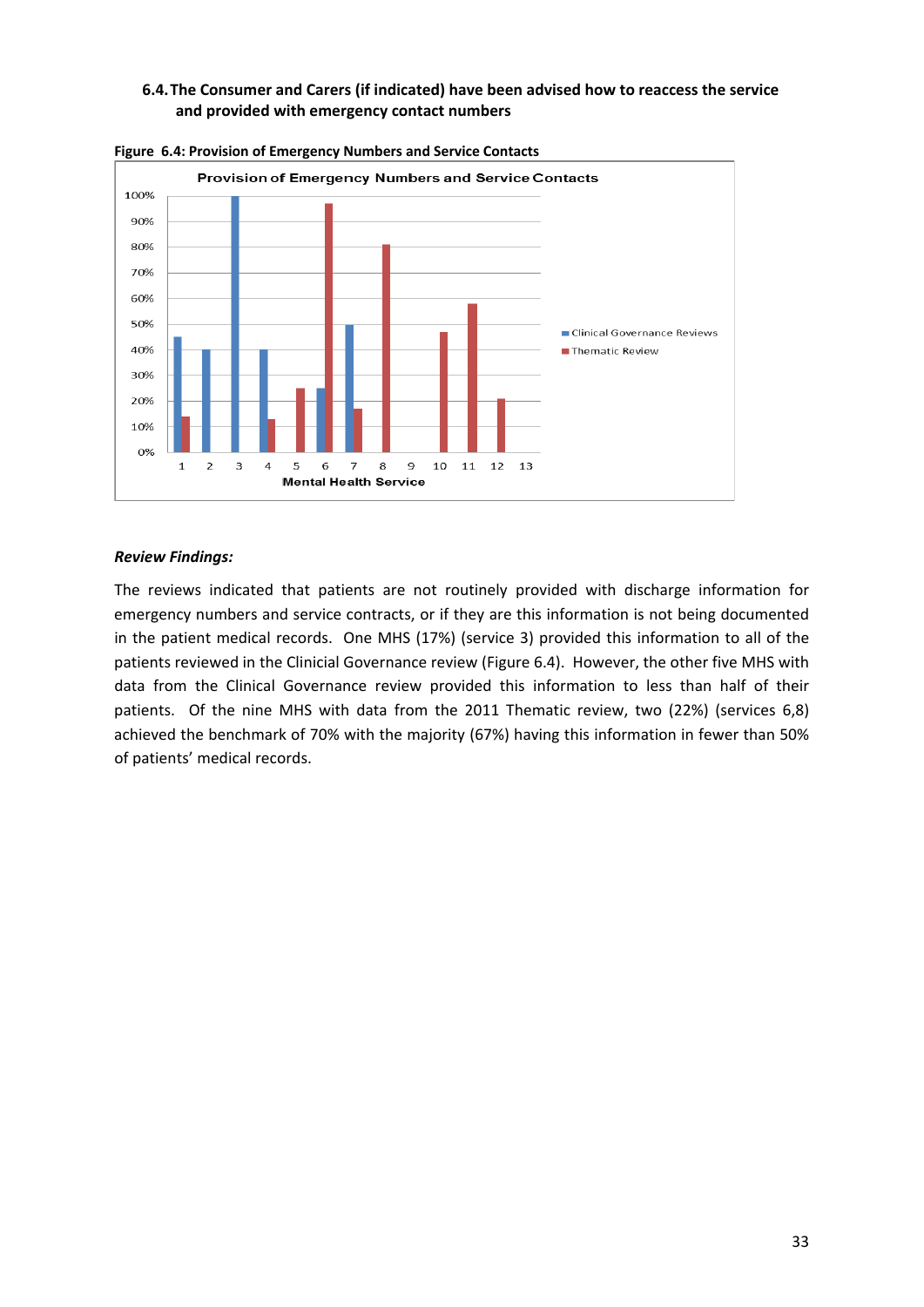#### **7. Patient Follow‐Up**

#### **Stokes Recommendation:**

7.11.4 (d) The MHS ensures, as far as possible, that the next agency or clinician to support or provide care for the patient is made aware of the discharge date, the urgency of review and a specific contact within the services to manage issues of urgency or failure to follow‐up contact.

#### **National Standards for Mental Health Services**

10.6.8 The MHS, in conjunction with the treating clinician, has a procedure for appropriate follow‐up within 7 days after discharge from inpatient care wherever possible, and has a follow‐up procedure for those consumers who do not keep the planned follow‐up arrangements.



#### **Figure 7.1: Timely Patient Follow‐Up – Within 7 Days of Discharge**

#### *Review Findings:*

None of the MHS reviewed in the early Clinical Governance reviews demonstrated evidence that there was timely follow‐up of patients after discharge, defined as within 7 days of discharge from an inpatient unit. All of the five MHS (services 1,4,5, 6,7) that had data on the timeliness of patient follow‐up from both the Clinical Governance and Thematic reviews showed marked improvement in the provision of timely follow-up of the patient following discharge (Figure 7.1). In particular, services 4, 6, and 7 improved from 20% of their patients receiving timely follow-up in the early Clinical Governance reviews to between 85% and 100% of patients in the 2011 Thematic review. Of the eight MHS with data from the 2011 Thematic review, five (56%) had achieved the 70% benchmark for timely follow‐up and 22% achieved 50% to 60%..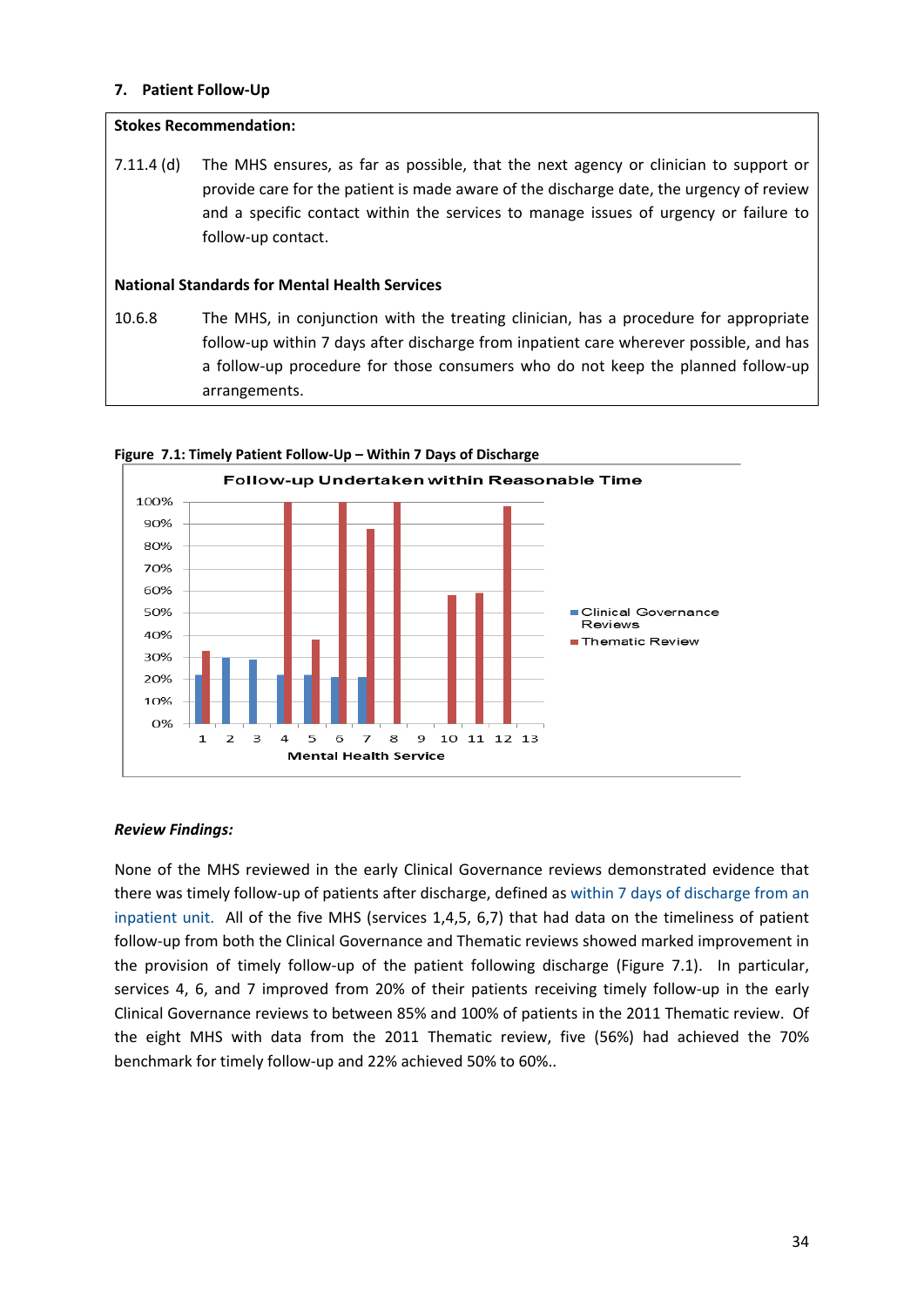**Table 8.1 Summary Results: Percentage of items achieving the 70% Benchmark for each Mental Health Service**

#### **1 2 3 4 5 6 7 8 9 10 11 12 13 Clinical Governance ReviewNumber of Items Reviewed**d | 13 | 23 | 13 | 13 | 11 | 11 | 13 | 21 | 20 | 16 | 21 | 21 | 21 **Outcome** 70%%+| 0| 9%| 69%| 0| 0| 17%| 15%| 14%| 5%| 6%| 0| 5%| 0 50%%<70% | 30% | 4% | 15% | 0 | 18% | 36% | 46% | 29% | 25% | 6% | 10% | 19% | 10% **2011 Thematic Review Number of Items Reviewed** 26 20 21 25 26 26 26 26 23 26 26 26 19 **Outcome** 70%%+| 0| 35%| 52%| 16%| 8%| 38%| 8%| 23%| 52%| 23%| 23%| 27%| 0 50%%<70% | 19% | 15% | 29% | 24% | 12% | 35% | 31% | 27% | 35% | 35% | 8% | 15% | 16%

#### **Mental Health Service**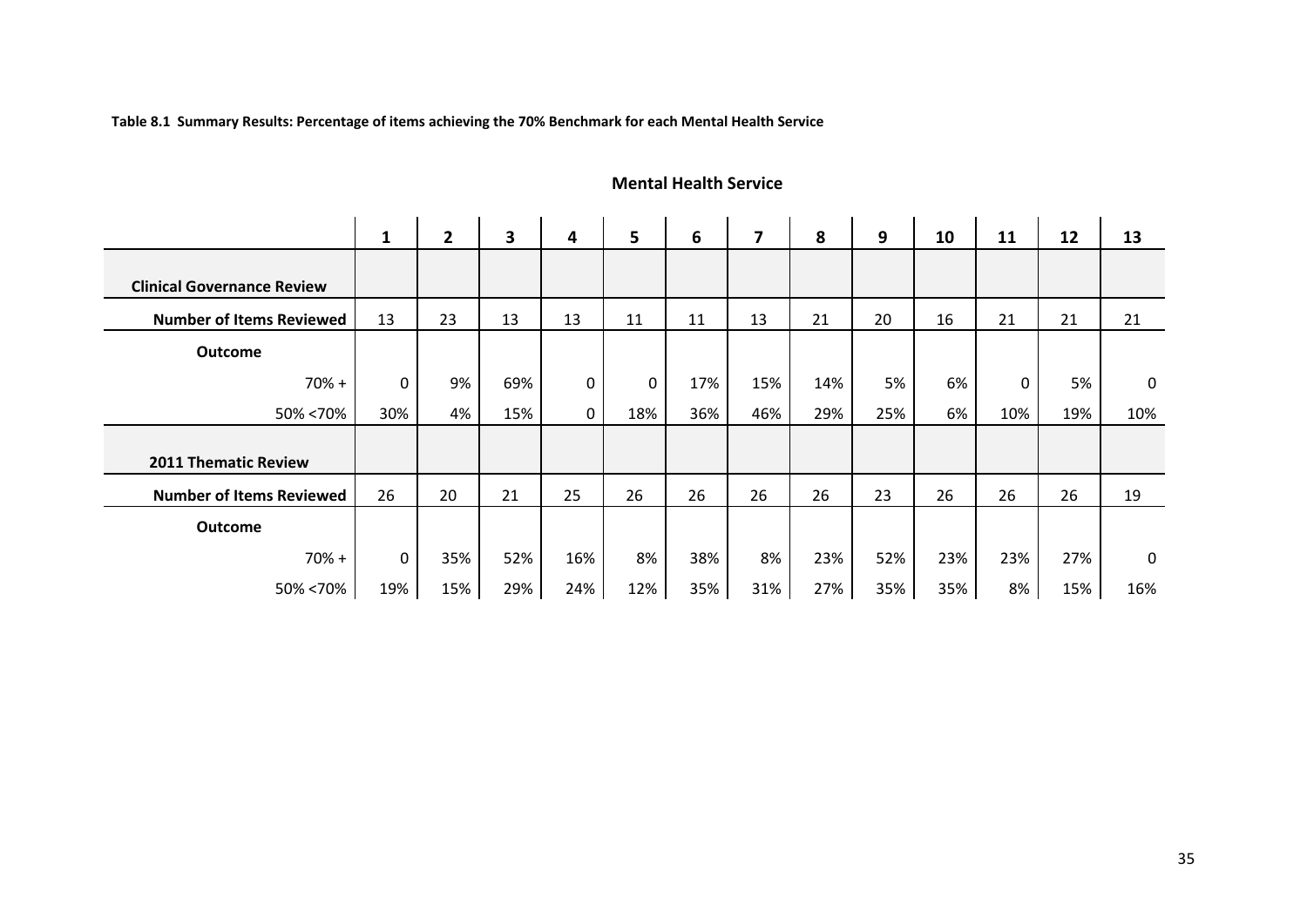#### **8. Overall Results**

There have been marked improvements over time in the proportion of MHS achieving the benchmark of 70% (Table 8.1). In the early Clinical Governance reviews conducted between 2003 and 2008 only one MHS (service 3) had achieved the benchmark of 70% for more than half of the items reviewed with the remaining services achieving the benchmark for fewer than 20% of the items. The majority of patient medical records did not comply with the Stokes review recommendations and the National Standards for MHS.

Compliance with these standards increased markedly in the 2011 Thematic review with two MHS (services 3, 9) achieving the 70% benchmark for around half (52%) of the items reviewed, two MHS (services 2, 6) achieving the benchmark for over one‐third (35%‐38%) of items and three MHS (services 8, 10, 11) for a quarter of the items reviewed (Table 8.1)

#### **9. Summary**

Notwithstanding that the Chief Psychiatrist was not consistently measuring the same outcomes for each MHS over time, there appeared to be marked improvements in the standard of psychiatric care provided to mental health patients in the 2011 Thematic review, compared with the findings of the early Clinical Governance reviews. However, many gaps in standards of psychiatric care remain.

#### *IMP, Psychiaric and Risk Assessment*

Key components of psychiatric care include having a current IMP, psychiatric assessment, and risk assessment commenced or completed for every patient on admission. However, few MHS achieved the 70% benchmark for these items in the 2011 Thematic review. The benchmark was achieved by 42% to 54% of MHS for having a current IMP that was accessibile, clear, and used a standardized proforma and 54% of MHS had achieved the 70% benchmark for initial psychiatric assessment. However, only two MHS (17%) in each of the review periods achieved the benchmark for completing a risk assessment on admission.

The IMP is expected to have a wide range of details about the patient, their treatment and medications, their current situation and goals, and items relating to their life in the community. Overall, the number of MHS that had included these items in the IMP was very low. The proportion of MHS achieving the 70% bennchmark for including items such as regular 6‐montly reviews (0%) and information relating to the patient's current situation and their care, goals, and strategies (8%), work opportunities and 6‐monthly review (0%), social skills (17%) and accommodation (8%) and treatment and medications including treatment effectiveness (25%) indicates the need for the implementation of policy and guidelines to ensure the standards of psychiatric care expected by the Stokes review and the National Standards for MHS are achieved for all mental health patients. Regular audits should be conducted by the MHS to ensure and promote compliance.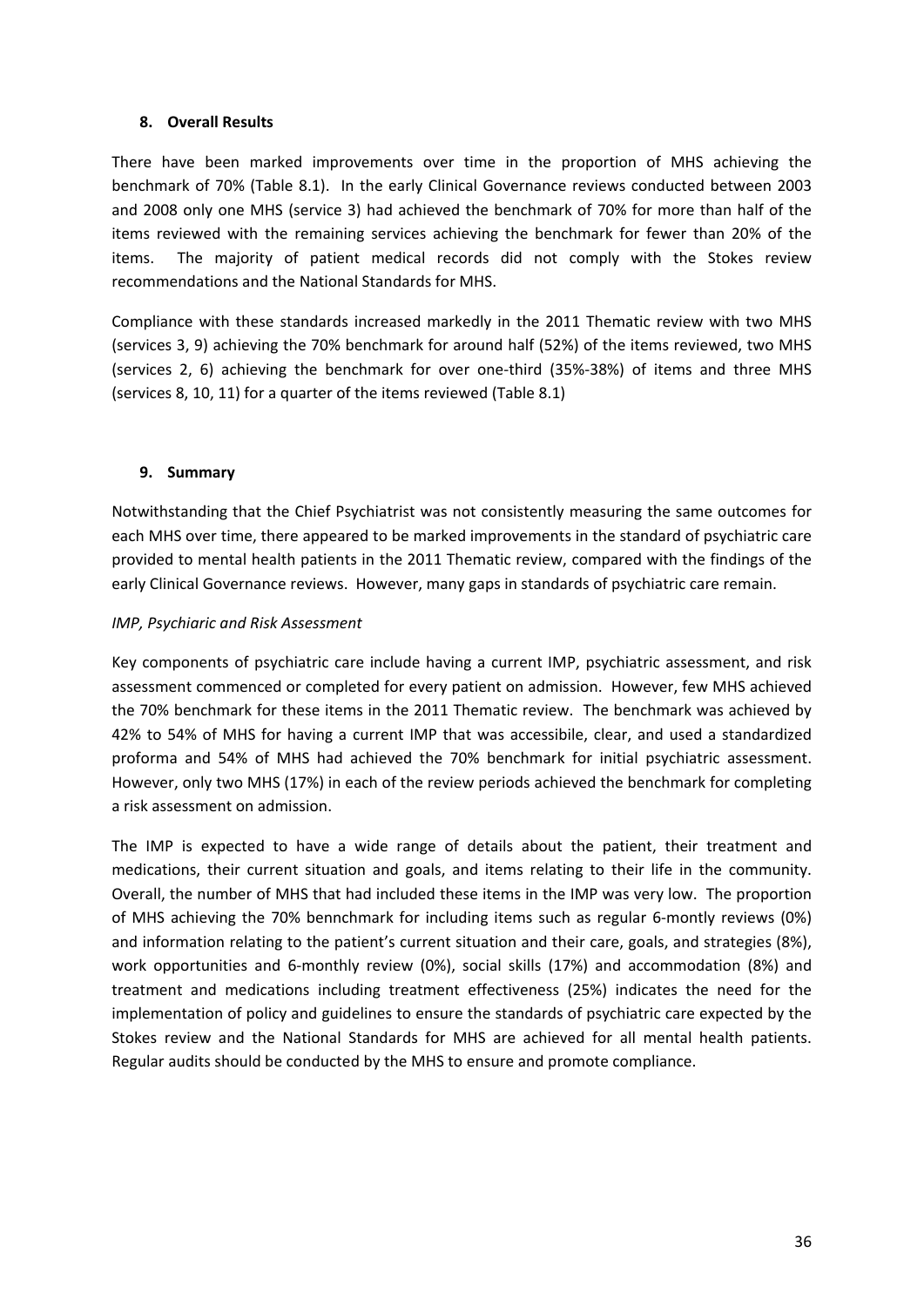#### *Consumer and Carer*

None of the MHS achieved the 70% benchmark for having evidence that the consumer was involved in the development of the IMP and only 17% achieved the benchmark for having information about carers and significant others.

#### *Health of the Nation Outcome Scales (HoNOS)*

The NOCC data collection was established with the aim of improving clinical practice and engendering a cycle of quality improvement. Although the HoNOS is a key performance indicator with strong support for continuing with this data collection, in the 2011 Thematic review only two MHS achieved the 70% benchmark and one MHS in the earlier Clinical Governance reviews. In the 2011 Thematic review the majority of MHS (67%) reported the HoNOS for 50% to <70% of patients, which is consistent with the MHIS data for 71% of the MHS. This provides a solid baseline from which MHS can monitor improvements in future national HoNOS data reports.

#### *Discharge and Patient Follow‐Up*

Performance in discharge planning was equally concerning with only one MHS (8%) in the 2011 Thematic review achieving the 70% benchmark for commencing discharge planning on admission to the service and none of the MHS achieving this in the early Clinical Governance reviews. One area of strength in the 2011 Thematic review was provision of written discharge documentation, with twothirds of the MHS (67%) with this item reviewed achieving the 70% benchmark. There was a marked improvement in the timely review of patients within 7 days following discharge, with just over half (56%) of the MHS with data on this item achieving the 70% benchmark.

#### **10. Conclusions**

The Mental Health Bill 2013 and the Stokes review<sup>3</sup> in 2012 have increased the emphasis on monitoring and reporting the standards of psychiatric care being delivered in Western Australian MHS. The improvements in the standards of psychiatric care over the past decade are promising, but in most areas they continue to fall short of the national standards.<sup>4</sup> With only two MHS achieving the 70% benchmark for half of the items examined in this report, MHS have considerable work to do to ensure all mental health patients are receiving the standard of psychiatric care expected by the Chief Psychiatrist.

Patient medical records provide vital clinical information for clinicians involved in the care of a patient and ensure that patient details and the medical treatment delivered to the patient are communicated to all clinical staff to inform care decisions. The lack of compliance with documentation of patient assessments and other information is therefore very concerning. Statewide Standardised Clinical Documentation (SSCD) have been developed to promote consistent recording, retrieval and sharing of patient clinical information throughout their admission across all WA MHS. Use of the SSCD has the potential to lead to improvement in many of the areas reviewed in this report. The WA Department of Health SSCD Operational Directive (OD 0526/14), published in May 2014, states that use of the SSCD is mandatory for all MHS. However, anecdotal evidence indicates that implementation of the SSCD by MHS staff remains inconsistent.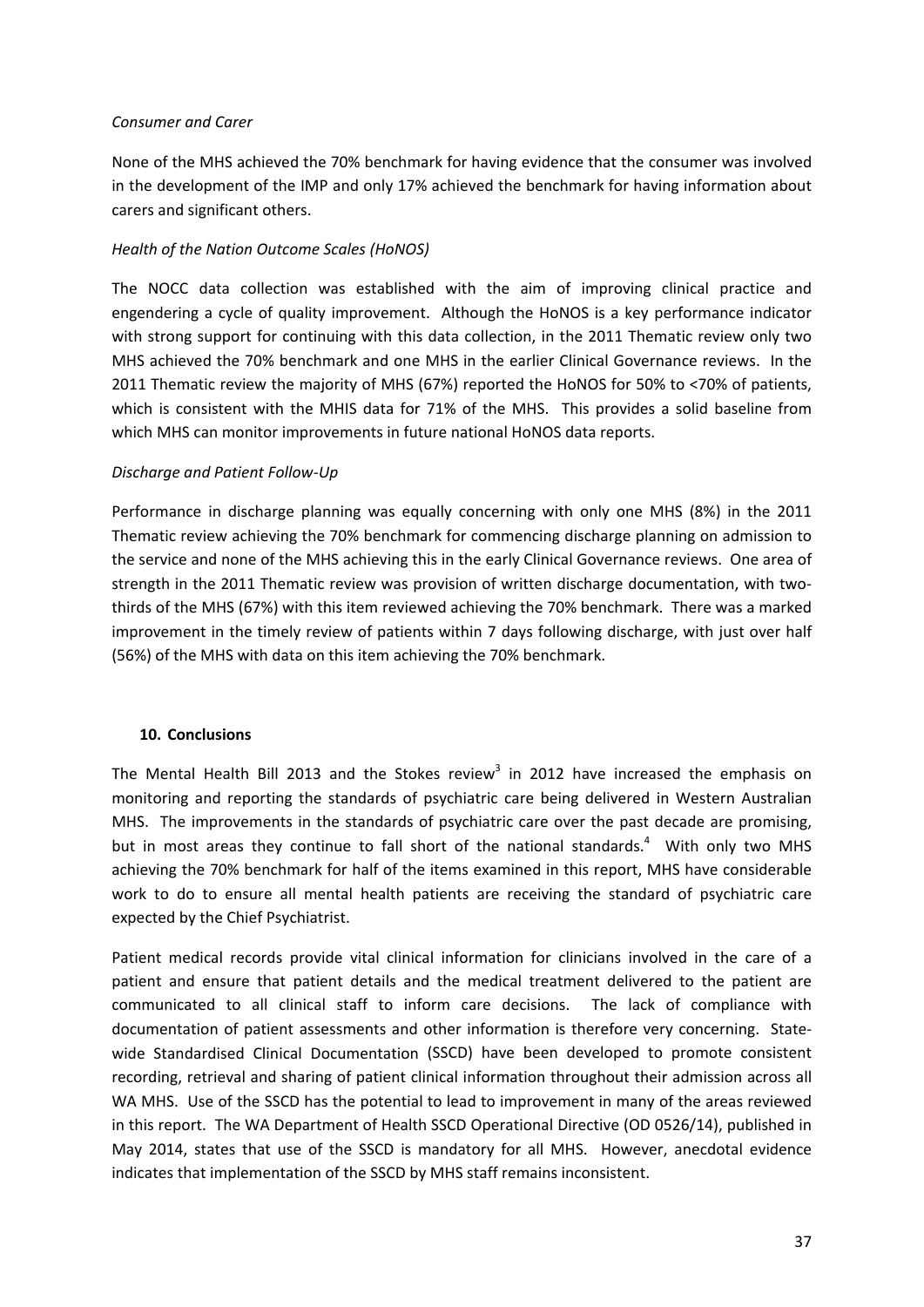The Chief Psychiatrist will be repeating the 2011 Thematic Review following the commencement of the Mental Health Act 2014 and improvements in the standards of psychiatric care are expected, particularly in relation to the relevant areas where services have worked hard to implement the SSCD into their everyday practice.